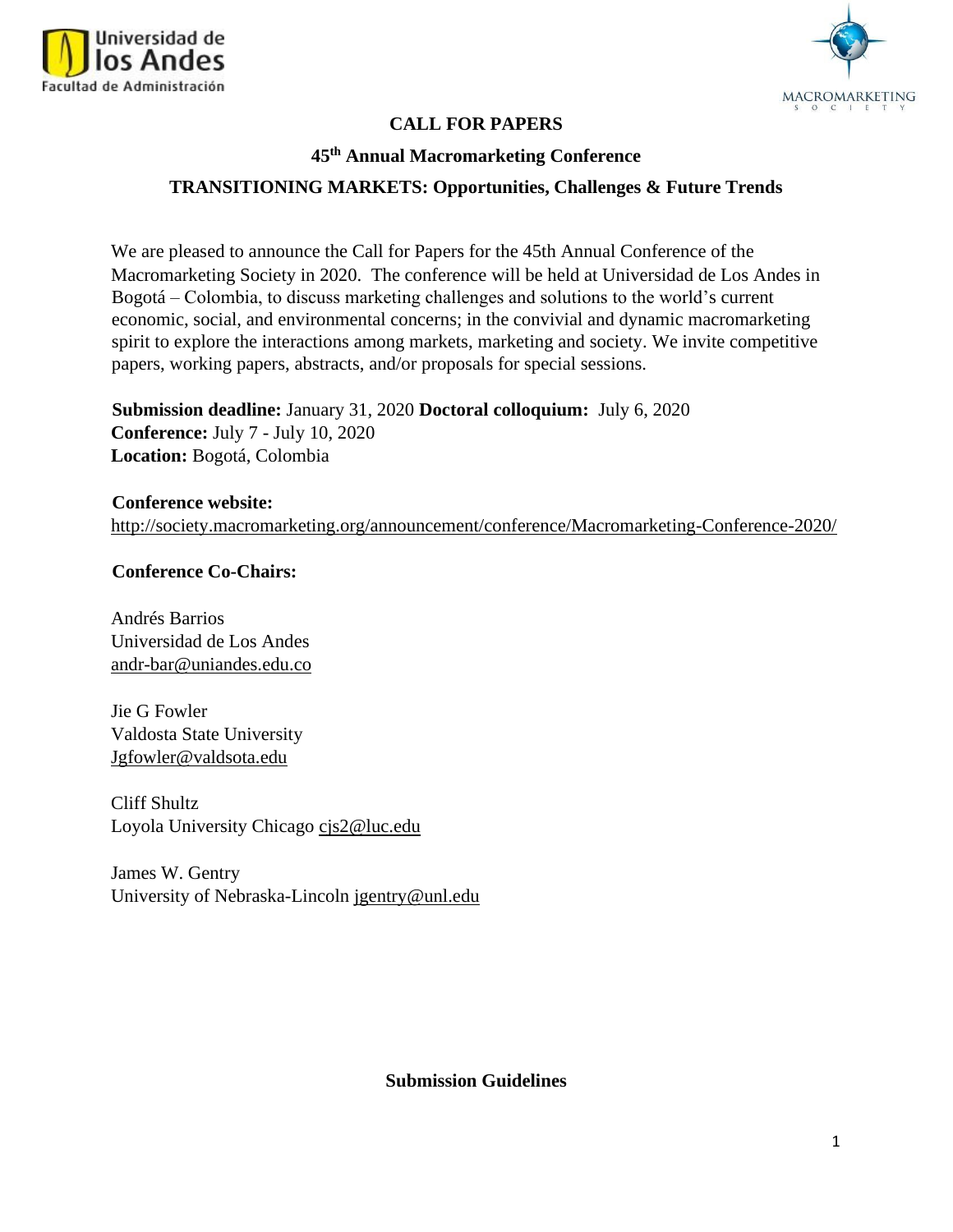



Papers, abstracts and proposals for special sessions should be sent to track chairs for review. Submissions for competitive papers are blind reviewed. Authors of competitive papers should avoid identifying themselves in the text or title.

Submissions must be formatted in MS Word, be double spaced, and use Times New Roman 12point font. The word limit for full papers is 8000. Extended abstracts should be no more than five pages in length, plus references. Abstracts must be long enough for reviewers to see the potential of the paper**.** 

The Macromarketing Society and Universidad de los Andes will publish the Conference Proceedings. All accepted papers and abstracts must comply with required style-guidelines, which are accessible via the conference website, to be published in the Conference Proceedings.

The conference does not take copyright, which remains with the author(s).

The deadline for submissions is **January 31, 2020.**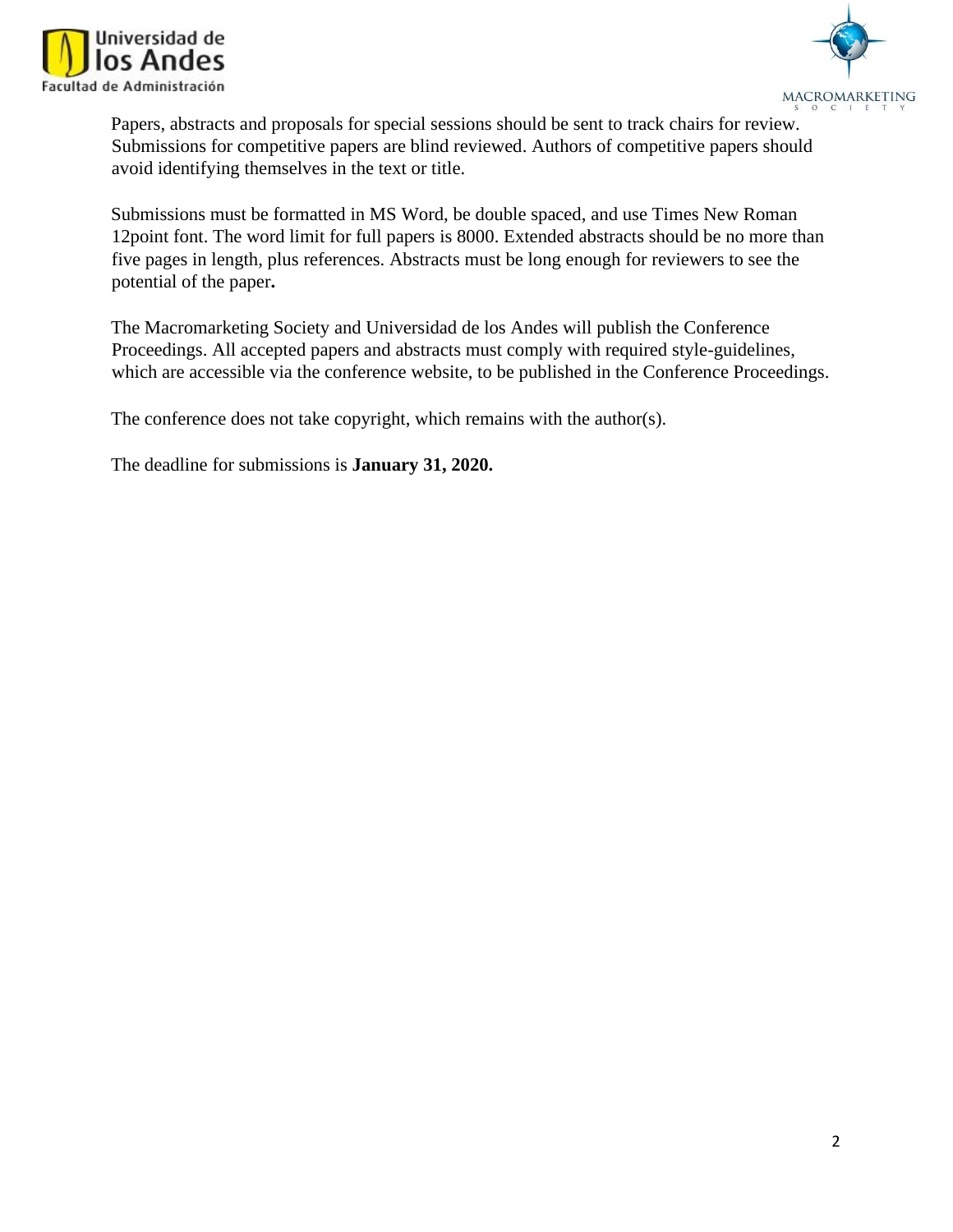



# **TRACKS**

(All tracks' references are available upon request).

### **1. Art and Culture**

Alan Bradsha[w](https://www.royalholloway.ac.uk/) [Royal Holloway, University of London](https://www.royalholloway.ac.uk/)  alan.bradshaw@rhul.ac.uk

This track solicits papers, abstracts and proposals for special sessions or panels that address issues related to the arts world and macromarketing. Contributions might include studies of institutional powers within the international arts market, art vs. commerce, culture industry, investment in arts and diversity and accessibility, art and post-colonialism, etc. Authors/participants are welcome to discuss their ideas before submission. For further information, and to submit papers, abstracts and/or proposals, please email Alan Bradshaw: alan.bradshaw@rhul.ac.uk.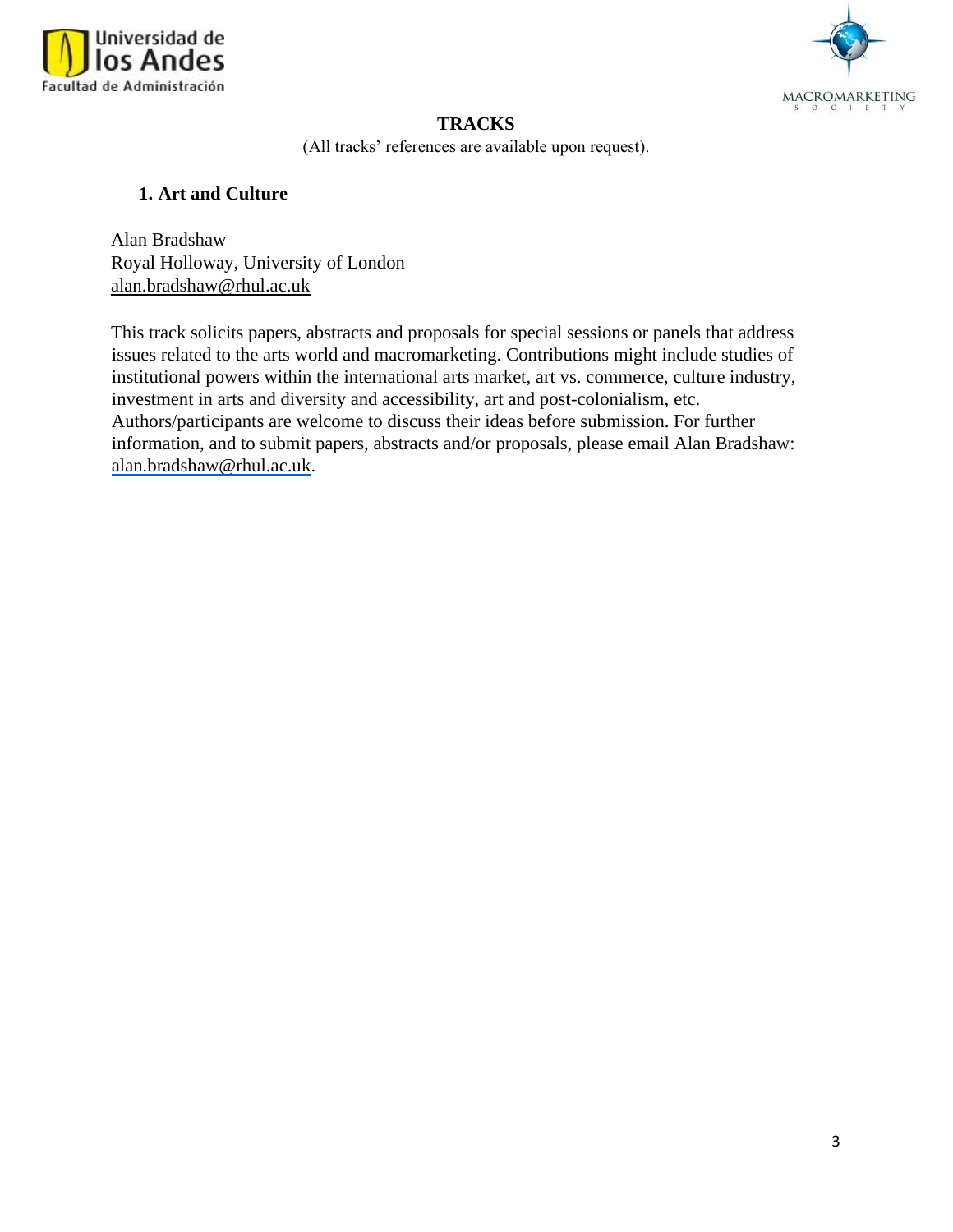



**2. Circular Economy – Potentials and Pitfalls**  Wencke Gwozdz Justus-Liebig-Universität wencke.gwozdz@fb09.uni-giessen.de

Gupta Shipra University of Illinois Springfield shipra.gupta@uis.edu

James W. Gentry University of Nebraska-Lincoln jgentry@unl.edu

The circular economy refers to an economic model whose objective is to produce goods and services in a sustainable way, by limiting the consumption and waste of resources (raw materials, water, energy) as well as the production of waste. A common denominator, of the various definitions applied for the circular economy, is that excess resources are shared, product life expectancies are prolonged and underutilized resources and assets are utilized (Belk, 2010). It is breaking with the model of the linear economy, based on a take-make-consume-throw away pattern, by proposing to transform waste into recycled raw material for product design or other uses. The concept of the circular economy has a vast potential to mitigate some of global environmental, social and economic challenges (Walsh, 2011), but it could also contribute to "the erosion of full-time employment, the disappearance of healthcare and insurance benefits, the assault on unions and the transformation of workers into always-on self-employed entrepreneurs who must think like brands" (Morozov, 2013). Whether the sharing economy catalyzes an environmental, social or economic transition depends on its development around the globe (Schor, 2016).

The circular economy model fits directly into the more general framework of sustainable development. It is part of a global strategy that also uses, among other things, the principles of the green economy, industrial ecology, eco-design or the economy of functionality.

Participants are invited to submit competitive papers, working papers, abstracts, or proposals that reflect the research related to the concept of circular economy, rhetorical controversies, empirical evidence and implications or regulatory issues. Among others, the following issues could be addressed: Sharing economy …

and how to regulate this phenomenon? and the development and potential of new business models and the risks including rebound effects or other unintended consequences and the role of stakeholder tensions and collaborative consumption and changing consumer mindsets and behavior as a social movement and why people share and cooperate and its environmental, social and/or economic benefits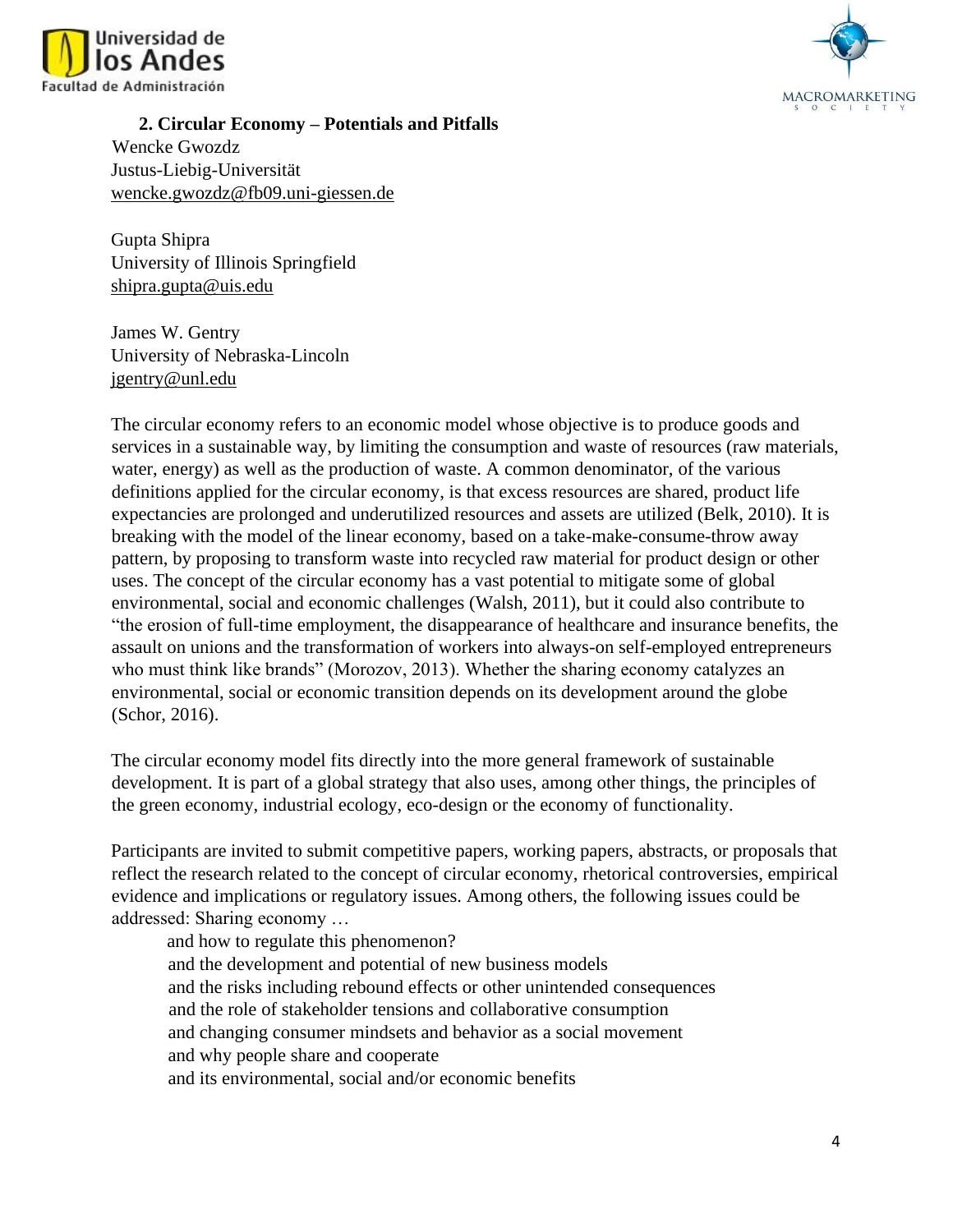



## **3. Entrepreneurship, Innovation and Wellbeing in Transitioning Markets**

Jaqueline Pels Universidad Torcuato Di Tella jpels@utdt.edu

Noel Lindsay The University of Adelaide noel.lindsay@adelaide.edu.au

Transitioning Markets, due to their contextual characteristics, present both challenges as well as opportunities for key stakeholders in these markets. Opportunities reside in the huge impact that double and triple bottom line initiatives can have in solving current shortcomings in the lives of hundreds of millions of people living in transition markets. Moreover, as solutions are developed for transitioning markets, they can improve the lives of underserved people in related developed markets as well. We invite **papers**, **panels**, and **special sessions** related to the area of transitioning markets that have a focus on topics such as:

- The role of entrepreneurship in transitioning markets
	- Entrepreneurship and social, economic, cultural, and/or intellectual engagement and impact
	- Entrepreneurship and wellbeing
	- Necessity versus opportunity entrepreneurship in transitioning markets
	- The role of entrepreneurship education in effecting startups
	- The role of entrepreneurship in supporting those with neurological or physical challenges/disabilities
	- Entrepreneur fear of failure and resilience
	- Gender issues related to entrepreneurship
- Social and business entrepreneurship in transitioning markets
	- B-corporations in transitioning markets
	- Social and business innovation in transitioning versus developed markets
	- Taxonomies of social and business innovation in transitioning markets
	- The relationship between transitioning market contexts and firm performance
	- The influence of transitioning market contexts on entrepreneur behavior
	- Dealing with uncertainty and risk in transitioning market contexts
- Entrepreneurial ecosystems in transitioning markets
	- $\blacksquare$  The effectiveness of business incubation and entrepreneurial accelerators  $\blacklozenge$  Venture finance
	- **Interactions between social and business entrepreneurship and government**
	- **•** The effectiveness of aid-agencies and government in stimulating sustainable social and business entrepreneurship
- Startups versus firm sustainability in transitioning markets
	- Changes in incumbent business as they shift towards triple bottom line goals
- How solving problems in transitioning markets can impact developed markets
- The challenges of conducting entrepreneurial research in transitioning markets
- Other social or business entrepreneurship topics related to transitioning markets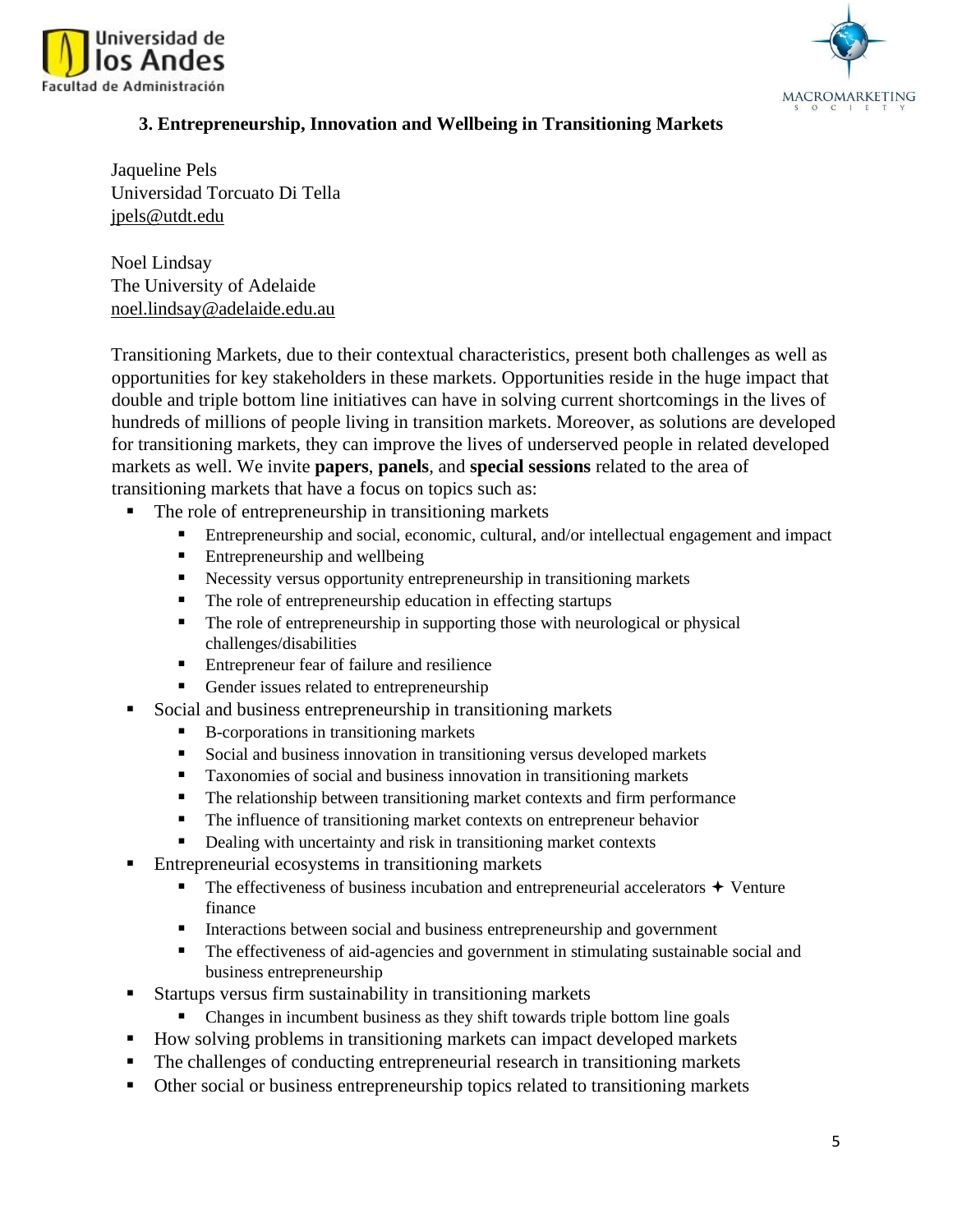



# **4. Ethical and Sustainable Consumption**

Stephanie Geiger Oneto University of Wyoming College of Business soneto@uwyo.edu

Researchers have established that our planet's physical resources are limited. The tendency of the population to make consumption choices without considering these resource limitations has gained the attention of macromarketers for years (Shaw et al, 2015; McDonagh and Prothero, 2014).

The Sustainable & Ethical Consumption track invites work investigates problems and/or consumption-related solutions for consumer groups, marketers and/or public policy makers. Conceptual and empirical research in the following areas are encouraged:

- Overconsumption
- Relationship between overconsumption/sustainable/ethical consumption on Quality-oflife
- Public policy's role in enabling sustainable / ethical consumption
- Issues related to consumer culture and sustainable/ethical consumption
- **IMPACTER 1.1** Impacts of reduced (sustainable) consumption on current economic systems
- **•** Implementation of particular pro-environmental behaviors, such as using public transportation, conserving energy and water, buying and consuming local / organic foods, avoiding food waste
- **Effects of product labeling such as fair trade, organic, vegan**
- Social effects of overconsumption
- Voluntary simplicity and other lifestyle concepts associated with sustainable forms of consumption
- Historical perspectives on sustainable / ethical consumption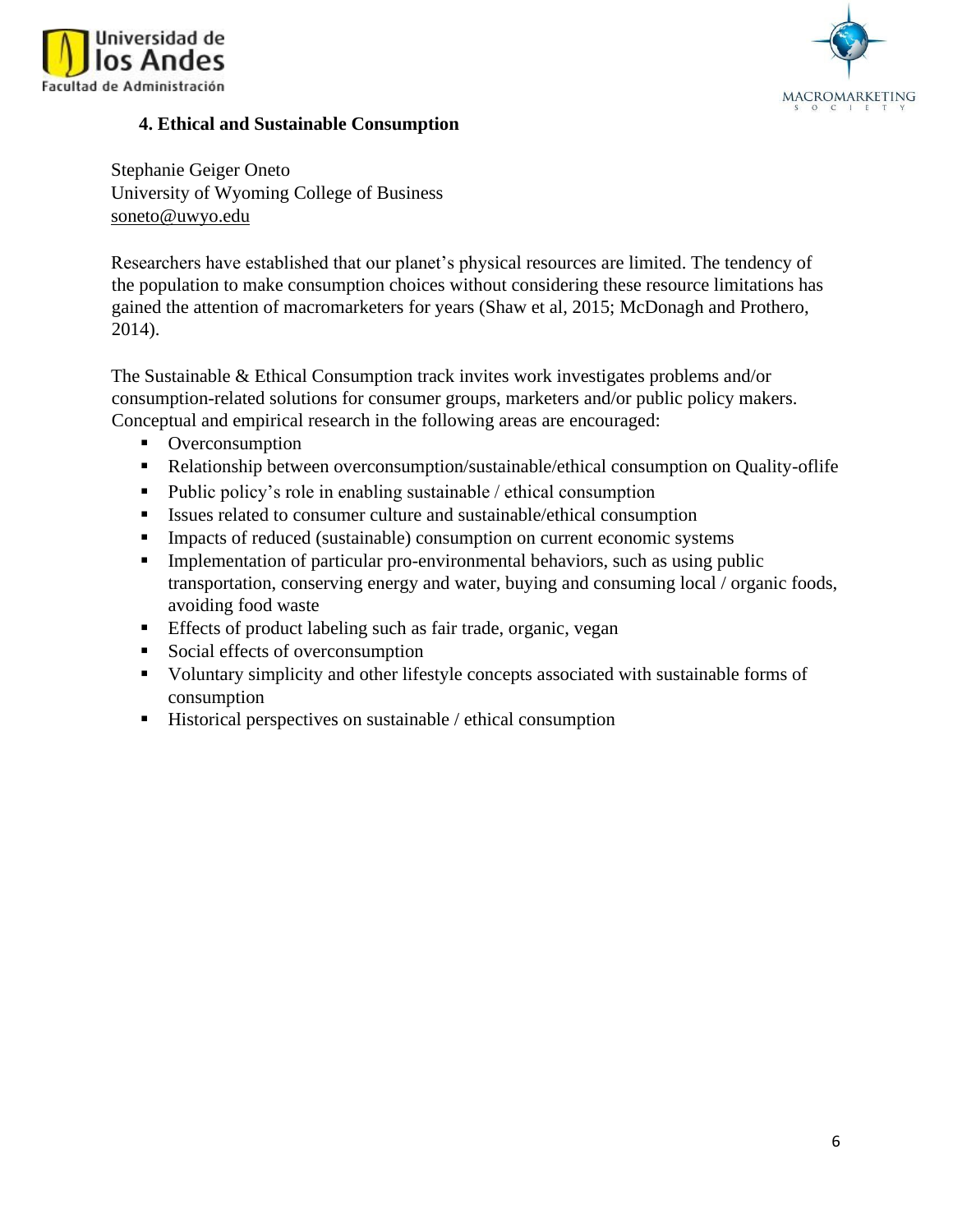



### **5. Ethics, Equity and Social Justice**

Ann-Marie Kennedy University of Canterbury, [Ann-Marie.Kennedy@canterbury.ac.nz](mailto:Ann-Marie.Kennedy@canterbury.ac.nz)

Nicky Santos Creighton University [NicholasSantos@creighton.edu](mailto:NicholasSantos@creighton.edu)

Cathy McGouran University of Liverpool [C.Mcgouran@liverpool.ac.uk](mailto:C.Mcgouran@liverpool.ac.uk)

This track welcomes papers on all dimensions of ethics, fairness (equity) and justice related issues that have societal manifestations or marketing system implications. Development of ethical approaches or assessments of macromarketing topics including sustainability, developing marketplaces and social marketing are of interest. Submissions can be theoretical or empirical, interpretive, qualitative or quantitative. Given the conference theme of "Change between complexity and simplicity and beyond", papers that offer strategies and solutions having an "academic agenda" component for meaningfully addressing ethical questions are especially welcome.

Full papers are encouraged. Extended abstracts (3 to 5 pages) may also be submitted with the understanding that the papers will be completed by the time of the conference. Normally, one page abstracts *do not* provide sufficient background for evaluators to render judgment about the paper's conference suitability. Ann-Marie Kennedy is the primary contact for this track.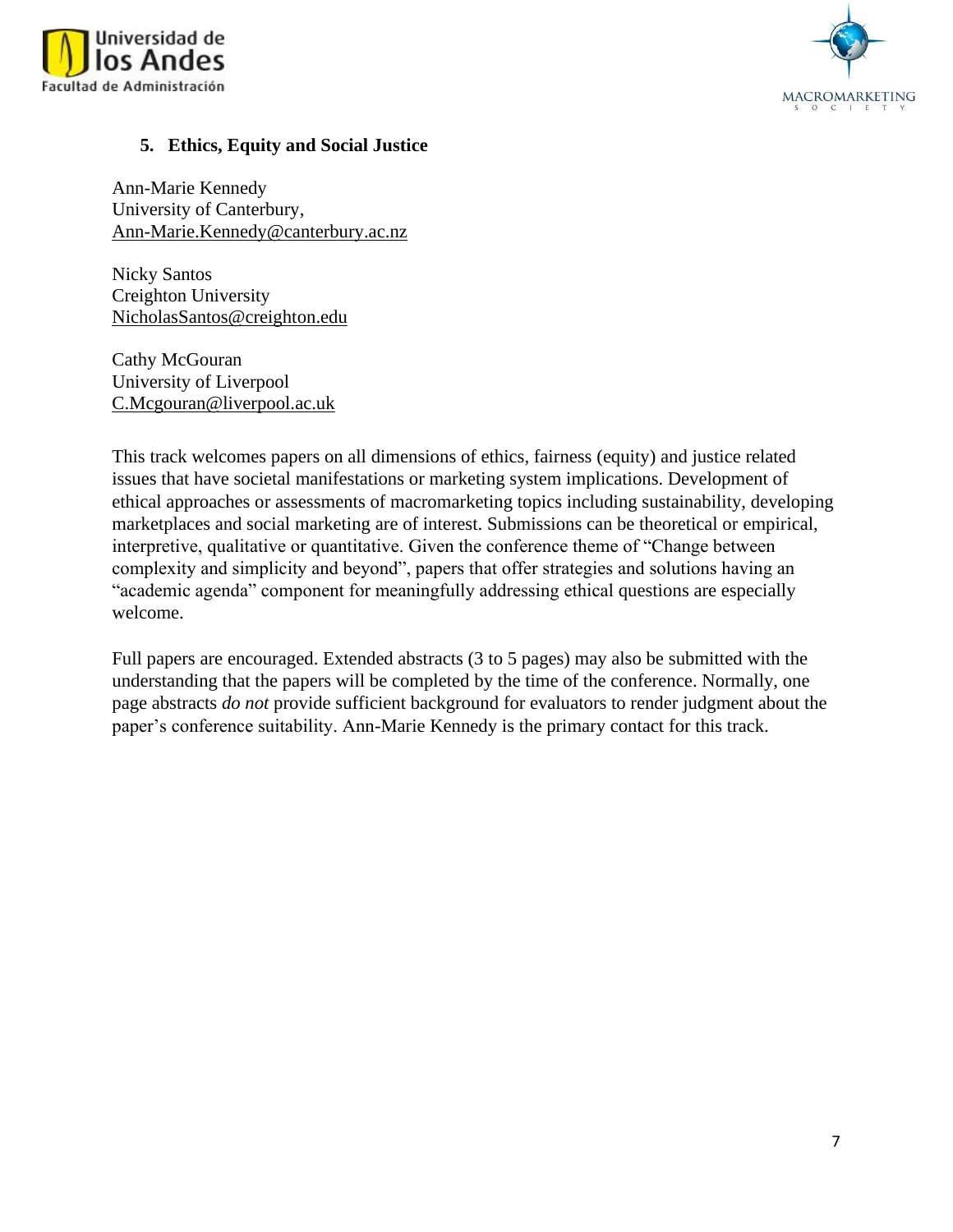



# **6. Exploring Social Media in Shifting, Transforming, and Transitioning Markets**

Jenna Drenten Loyola University Chicago jdrenten@luc.edu

Akon E. Ekpo Loyola University Chicago aekpo@luc.edu

Facebook. WhatsApp. Instagram. Twitter. YouTube. Through social media, consumers can speak to healthcare professionals, organize a political protests, watch global disasters unfold in real-time, and raise funds for a loved one's cancer treatment, and purchase illegal goods and services. Much of the research at the intersection of social media and marketing focuses on micro-level consumer behavior. However, the implications may have bigger impact at the market system level. Thus, this track seeks to expand understanding of the role of social media within the broader macromarketing discourse.

In line with the conference theme of transitioning markets, contributors to this track should think boldly and broadly about the role of social media in creating, supporting, transforming, and disassembling market systems. This track invites submissions that critically examine how the emergence and evolution of social media and digital consumer culture are reshaping marketing, market systems, and society.

Social media influence an array of stakeholders (e.g., consumers, governments, institutions, brands) and reflect political, ideological, cultural, and historical meanings in marketing and society. The online-offline interaction afforded by social media makes it uniquely suited for macromarketing's systemic and high-level mode of critical inquiry.

Possibilities for this track would include, but are not limited to:

- The interplay between online and offline marketplace practices and market systems
- Ethical implications of social media algorithms, data harvesting, and consumer privacy
- Marketplace activism and resistance through social media
- **EXECT** Intersection of social media and issues of power, marginalization, inequality, and/or accessibility
- Dynamics of a cashless culture and social media-based market systems
- **•** Deepfakes, bots, and how marketing operates in a post-truth information marketplace
- Formal and informal regulations (e.g., government censorship, parental control) of social media marketing and social media platforms
- New forms of marketplace labor, services, products, and economies emerging through social media
- Critical-historical analysis of social media marketing and case studies of specific social media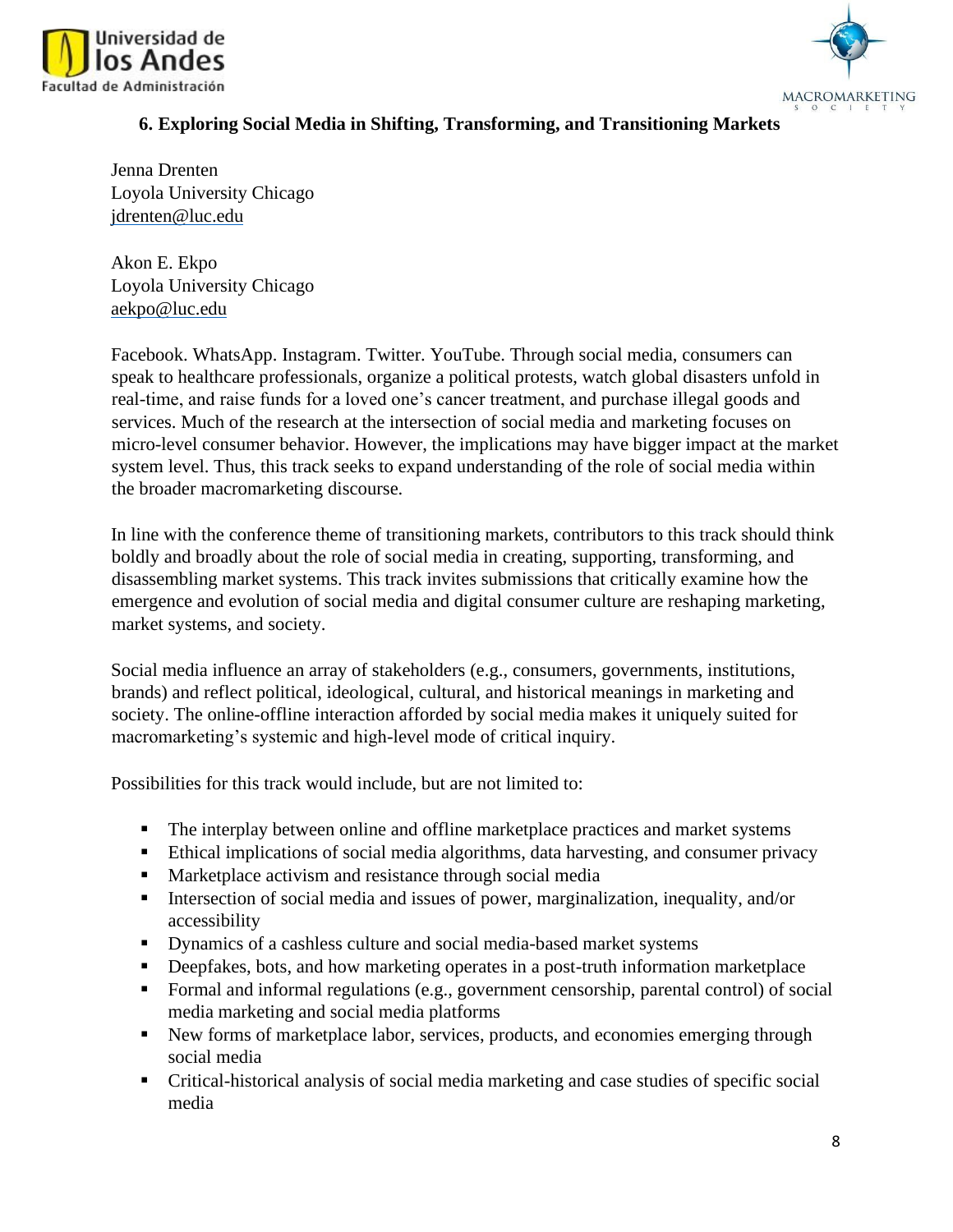



■ Methodological advances and ethical considerations in social media research

For this track, social media are defined as Internet-enabled services that allow consumers, communities, organizations, and governmental entities to collaborate, connect, interact by enabling them to create, co-create, modify, share and engage with user-generated content. Contributors are encouraged to explore a broad range of social media and their interplay with market systems and society across a range of functions:

- transactional (e.g., Venmo, eBay, GoFundMe, Patreon)
- relational/social (e.g., WhatsApp, Tinder, Ancestry)
- informational (e.g., Wikipedia, Reddit, TripAdvisor)
- entertainment (e.g., Spotify, Pokemon Go, TikTok)

Exploration of non-Western markets and culturally specific social media are strongly encouraged. Both conceptual analyses and empirical studies are welcomed. Contributors should examine offline and online dynamics of social media as related to core macromarketing concepts, such as marketing ethics, quality of life and consumer well-being, globalization, market system dynamics, sustainability and environmental issues, consumer culture, socioeconomic development, and distributive justice. To advance macromarketing theory, contributors are encouraged to integrate theoretical perspectives from new media studies, digital humanities, and related fields.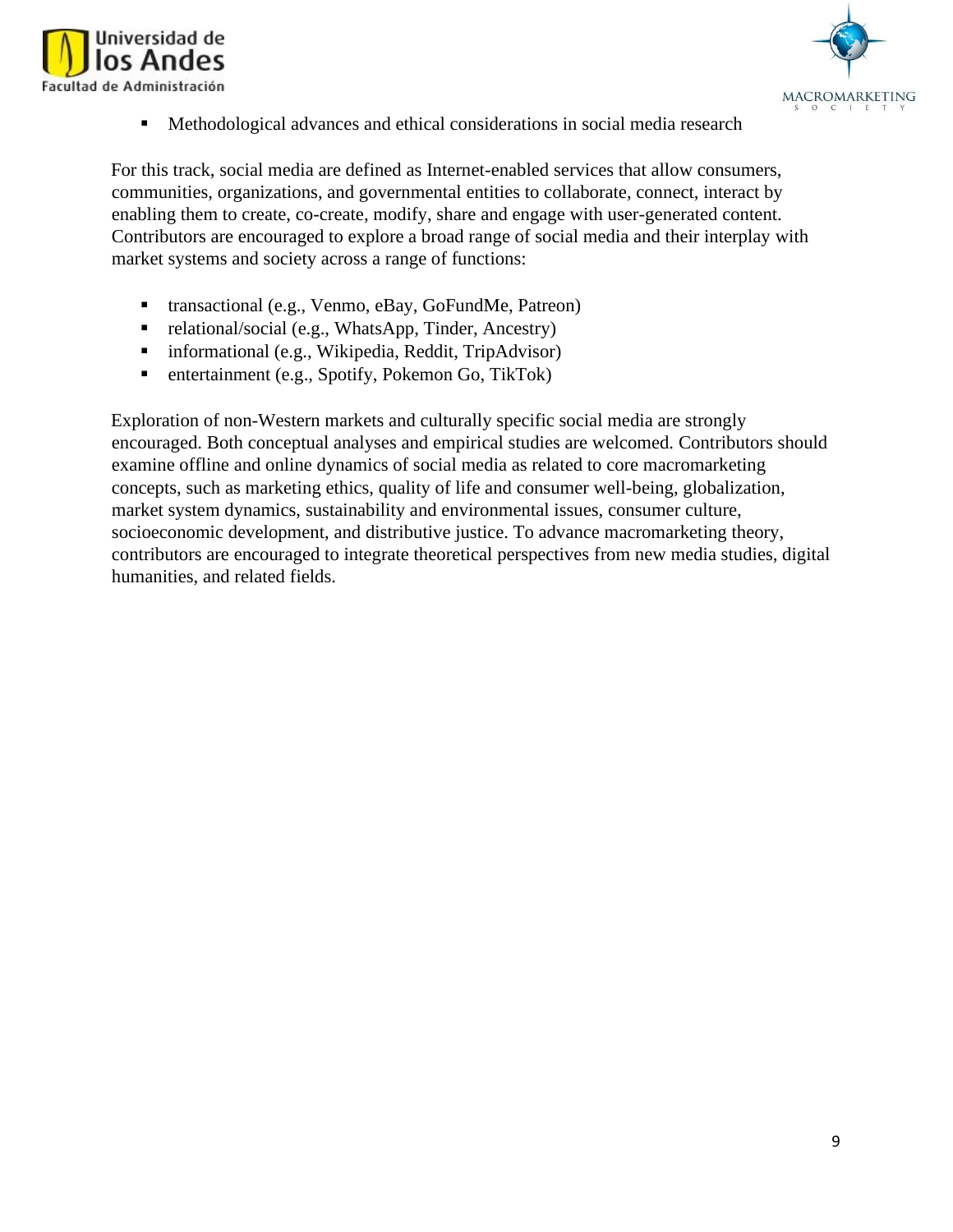



# **7. Food Marketing**

Claudia Dumitrescu Central Washington University claudia.dumitrescu@cwu.edu

Renée Shaw Hughner Arizona State University renee.shaw@asu.edu

Efficient food marketing systems are important for the global economic and societal well-being. Our purpose as Macromarketers is to identify the challenges/inefficiencies of the global food marketing systems and recommend potential solutions. The following topics represent just a few examples of such challenges:

- *Food access:* e.g., Food deserts in developed countries such as the United States of America; rural populations - approximately 16 % - in developing nations with no convenient access to a market and only one third of farmers who can sell to markets (Kaushik et al., 2015).
- *Sustainability issues in agricultural practices:* e.g., Land management techniques that include monoculture, livestock management, and chemical usage, are major sources of natural resource depletion and contributors to the degradation of farmable land and environment.
- *Food waste/loss:* an issue for both production and consumption components of the food marketing systems – "almost 30% of the food produced around the world annually ends up lost or wasted at some point along the global agricultural value chain" and food waste, at the consumer level, is common when "the food is discarded due to safety or quality concerns" (Gustafson 2016, para. 5).
- *Food consumption:* e.g., global diet trends such as overconsumption of calories or proteins and increased demand for resource-intensive beef products, all of which have a negative impact on human health and the environment (Gustafson 2016).

We encourage scholars to submit competitive papers, working papers, and/or abstracts. For review purposes, please note that short abstracts (i.e., one-page) do not provide sufficient background for reviewers to make recommendations for the paper's conference suitability. Therefore, Extended Abstracts (3-6 pages) should be submitted. However, once accepted, authors will have the choice of publishing either Extended Abstracts or Short Abstracts in the Conference Proceedings. Topics for the *Food Marketing Track* may include, but are not limited to, the challenge areas listed above.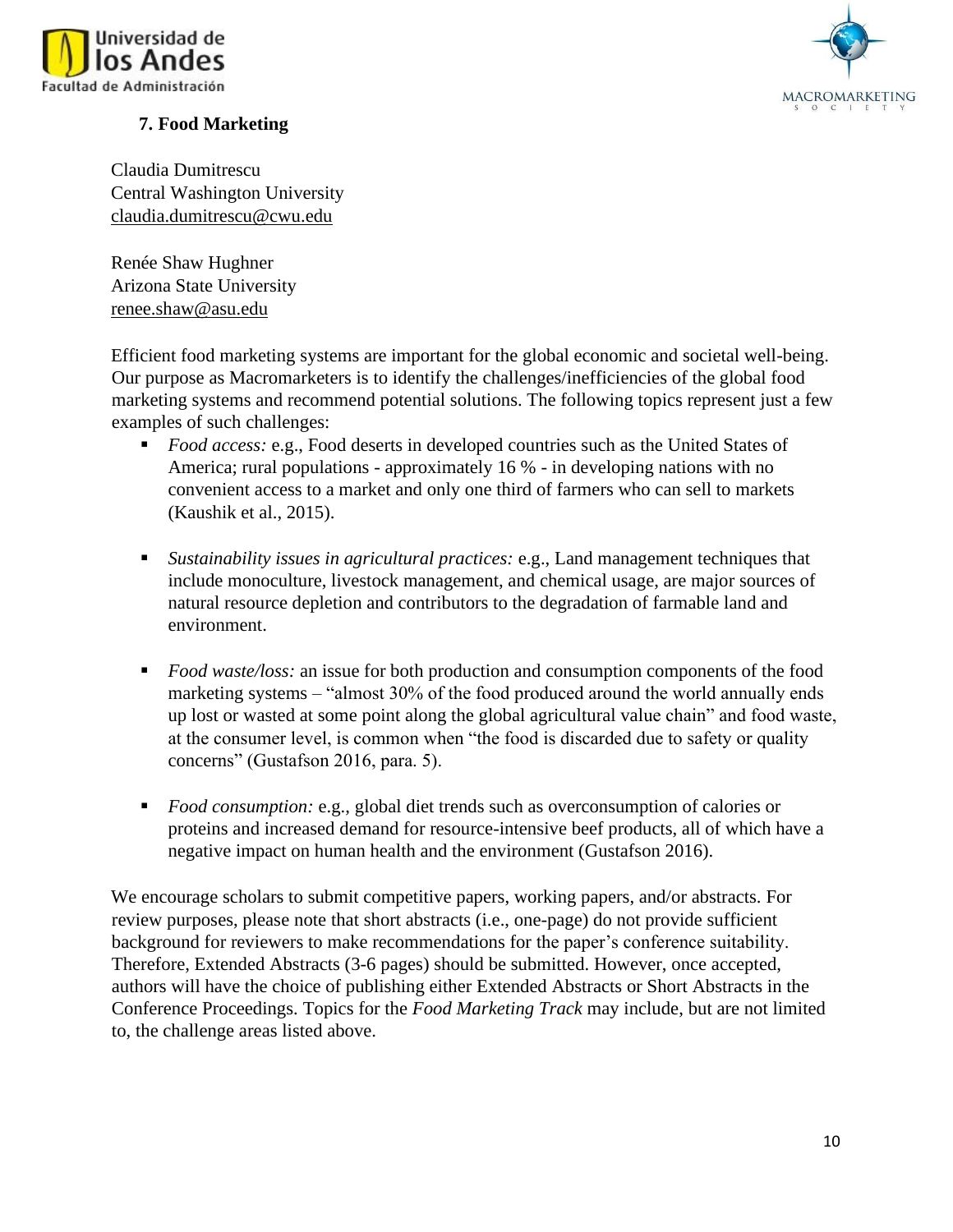



### **8. Forcibly Displaced Communities & Marketing Systems**

Beatriz de Quero Navarro Universidad Loyola Andalucía [bquero@uloyola.es](mailto:bquero@uloyola.es)

Marcos Ferreira Santos Universidad La Sabana marcos.ferreira@unisabana.edu.co

Stefanie Beninger IE Business School, IE University stefanie.beninger@ie.edu

Human migration has reached its highest level on record: over 70.8 million people have been displaced from their home and over 25.9 million are considered to be refugees. Refugees are a worldwide problem that impacts country's around the world. Among the top refugee hosting countries are Turkey, Colombia, Pakistan, Uganda, Sudan and Germany (OEA 2019; UNHCR 2019).

Refugees are those who have crossed into other countries in the face of humanitarian crisis such as war, persecution, natural disasters, and climate change effects. In addition to cross-border migration, an increase of internal forced migration has been reported lately due to environmental disasters and climate change related phenomena (Warner 2009; Henly-Shepard, McNamara, and Bronen 2018). Internal forced migration now represents 41.3 million people worldwide (UNHCR, 2019).

Recovery from issues, such as war and other forms of social conflict, requires a multidisciplinary perspective (Barakat 2005; Barrios et al. 2016). Marketing itself is an important lens given calls for increased understanding of community (re)building in postwar situations (Shultz 2016). In the same vein, adaptation into a new host society after being forcibly displaced requires a holistic lens to analyze the challenges the refugees and the marketing systems approach during the time of hosting, whether is temporary or permanent, to facilitate well-being of both communities (Shellito 2016; Shultz, Rathz, and Sirgy 2016).

Given the complexity of this area of inquiry, macromarketing could be quite useful conceptual lens, especially related to marketing systems, which are comprised of exchange linkages within social matrices (Layton 2011). Key system actors can include refugees themselves, governments, nongovernmental organizations, supranational organizations (e.g., UNHCR), and businesses, among others, and there are a myriad of issues requiring dedicated research. For example, forcibly displaced people often live in systems facing widespread challenges with provisioning of infrastructure, housing, food, and water access, among other products and services. They also often face serious challenges in relation to structural inequality, exclusionary employment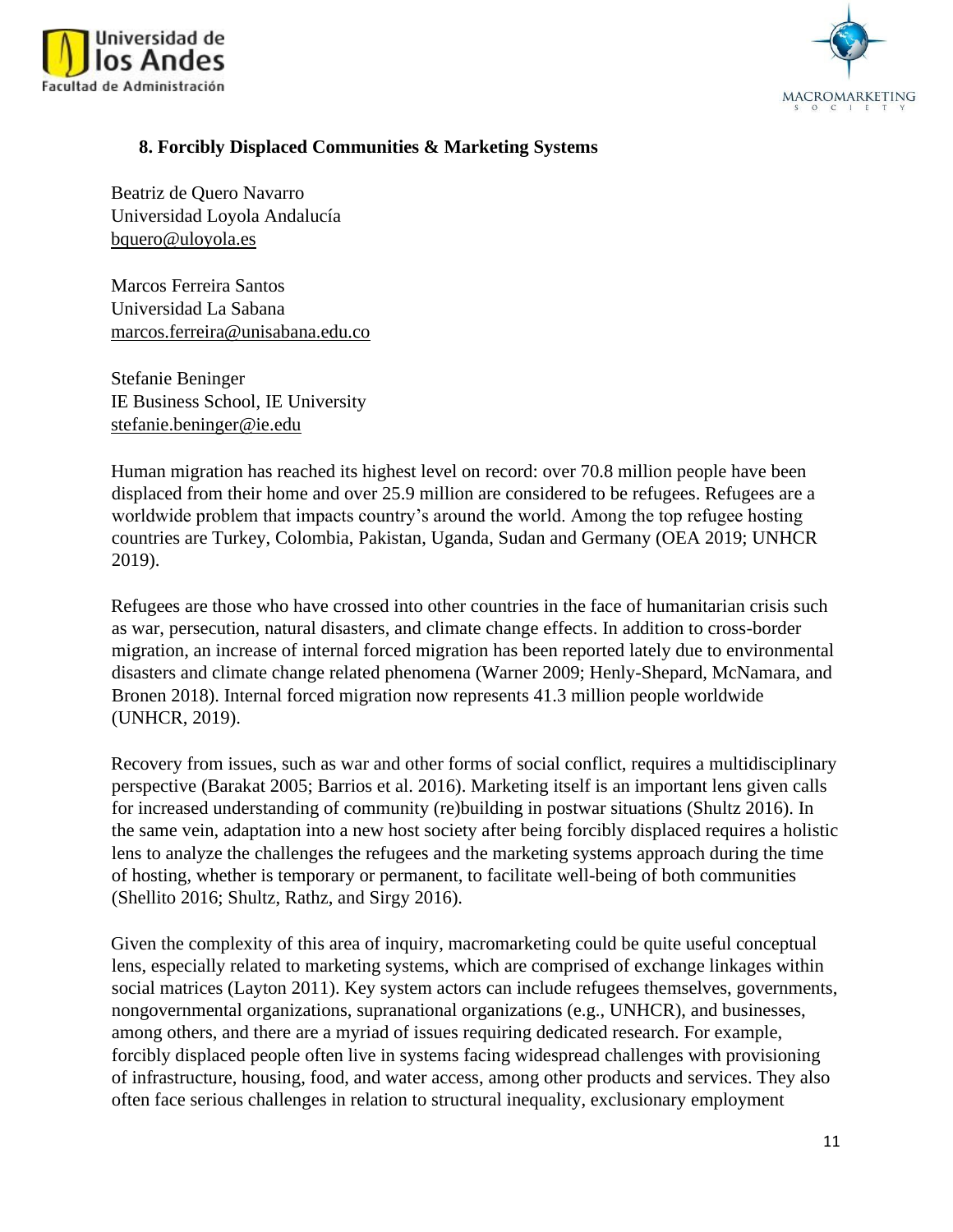



policies, consumer vulnerability, learning new market literacy, cultural acculturation as a consumer, etc. Despite the importance of investigating this phenomenon within (macro)marketing, not enough academic work has been published in response to the increasing social importance of this global forced migration phenomenon.

To address this gap, we invite both theoretical and empirical paper that address a wide range of questions regarding refugees, forcibly internal displaced people and communities and marketing systems. Some suggestions regarding topics, among others, are as follows:

- Refugees as vulnerable consumers
- Refugees as local agents of marketplace change and integration policies
- The role of entrepreneurship for refugees
- The market for refugee-run businesses
- Macromarketing related public policy issues related to forcibly displaced peoples and/or communities
- The role of education for expanding refugee market opportunities
- **•** Inequalities experienced by refugees and the impact on market systems
- Service systems and refugee provision in displacement settlements
- Marketing systems and macromarketing actions for refugee relief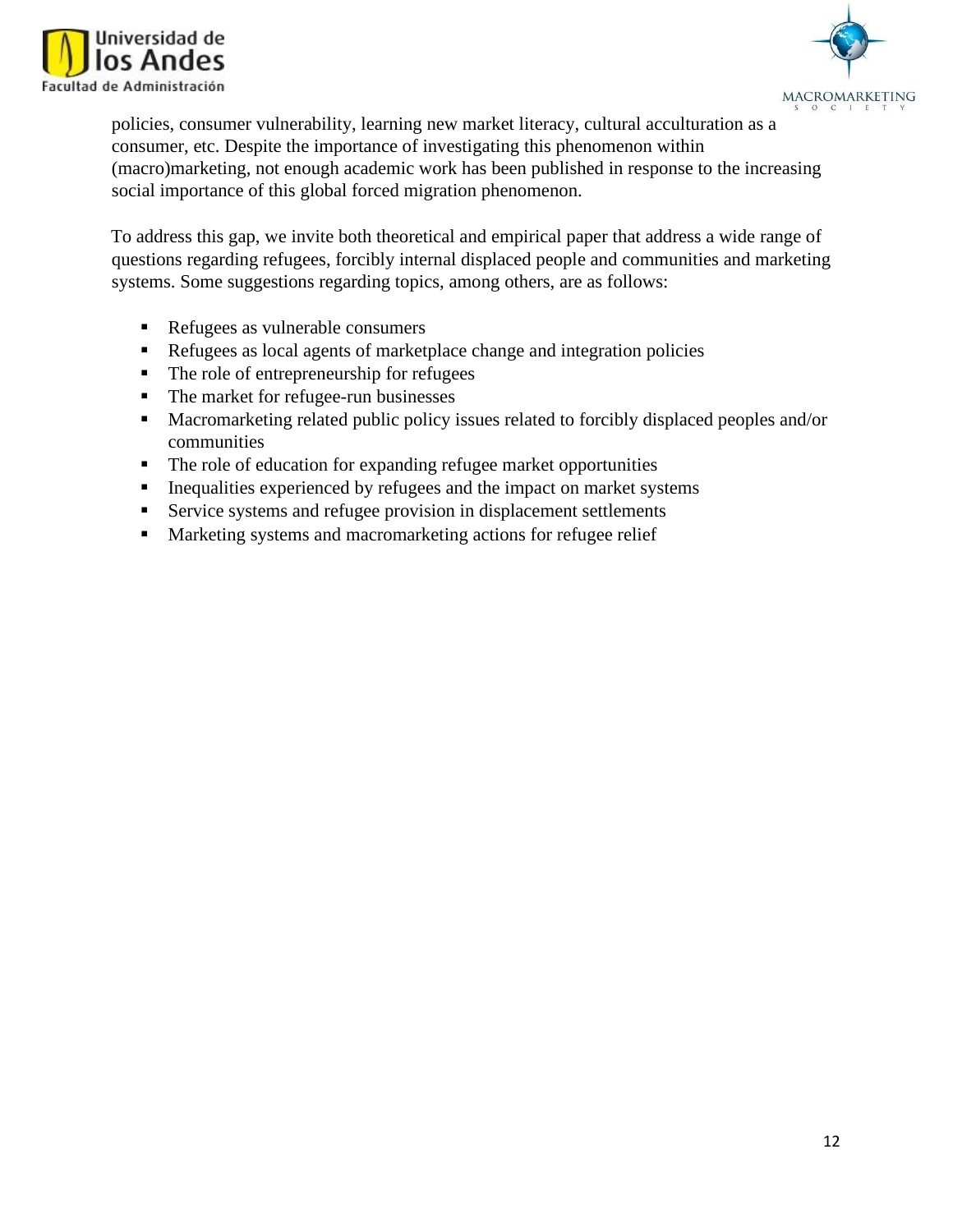



# **9. Gender and Intersectionalities: Advancing Macromarketing Topics and Theoretical Perspectives**

Laurel Steinfield Bentley University lsteinfield@bentley.edu

Nacima Ourahmoune KEDGE Business School nacima.ourahmoune@kedgebs.com

Pilar Rojas Gaviria University of Birmingham p.rojasgaviria@bham.ac.uk

Social relations, identities and norms shape the marketplace at local and global levels. A growing body of scholarship continues to draw attention to the complex interactions between marketing systems and social identities, such as gender, race/ethnicity, class, sexual orientation, ablebodiness, age, amongst others. These interactions are complex and fluid. At times they can be transformative in a positive way, disrupting the status quo. Yet they can also entrench stereotypes, binaries (male/female; white/black), heteronormativity, sexist and racist behaviors, and inequities and injustices.

We call for scholarship that can extend understandings of these complex interactions and that explores how marketing can contribute to the construction of a fairer and more balanced society at large, or how it can (in)advertently augment injustices.

We thus call for scholars to submit work to the gender and intersectionality track that:

- **•** Presents alternative theories/perspectives (feminist, political/social science) or a reinterpretation of dominant theories that can expand our knowledge related to the interaction of social identities and marketing systems in varied socio-cultural contexts including the Global South;
- Expands our views and application of intersectionality theory, including how it sheds light on marketplace exclusions/inclusions, discriminations and/or transformations;
- Examines experiences of empowerment and disempowerment, and elements that positively or negatively affect well-being across a range of markets (developed, emerging, subsistence, post-conflict, etc.), industries (health-care, education, tech, media, banking, etc.) and/or incidences (violence, discrimination, migration, access to/exclusion from global value chains, etc.).
- Considers the interaction of marketing systems with:
- Other systems (political, economical, etc.) that affect the rights of groups (e.g., women's rights to choose).
- Social movements (#metoomovement, BlackLivesMatter, etc.) and their positive or negative consequences.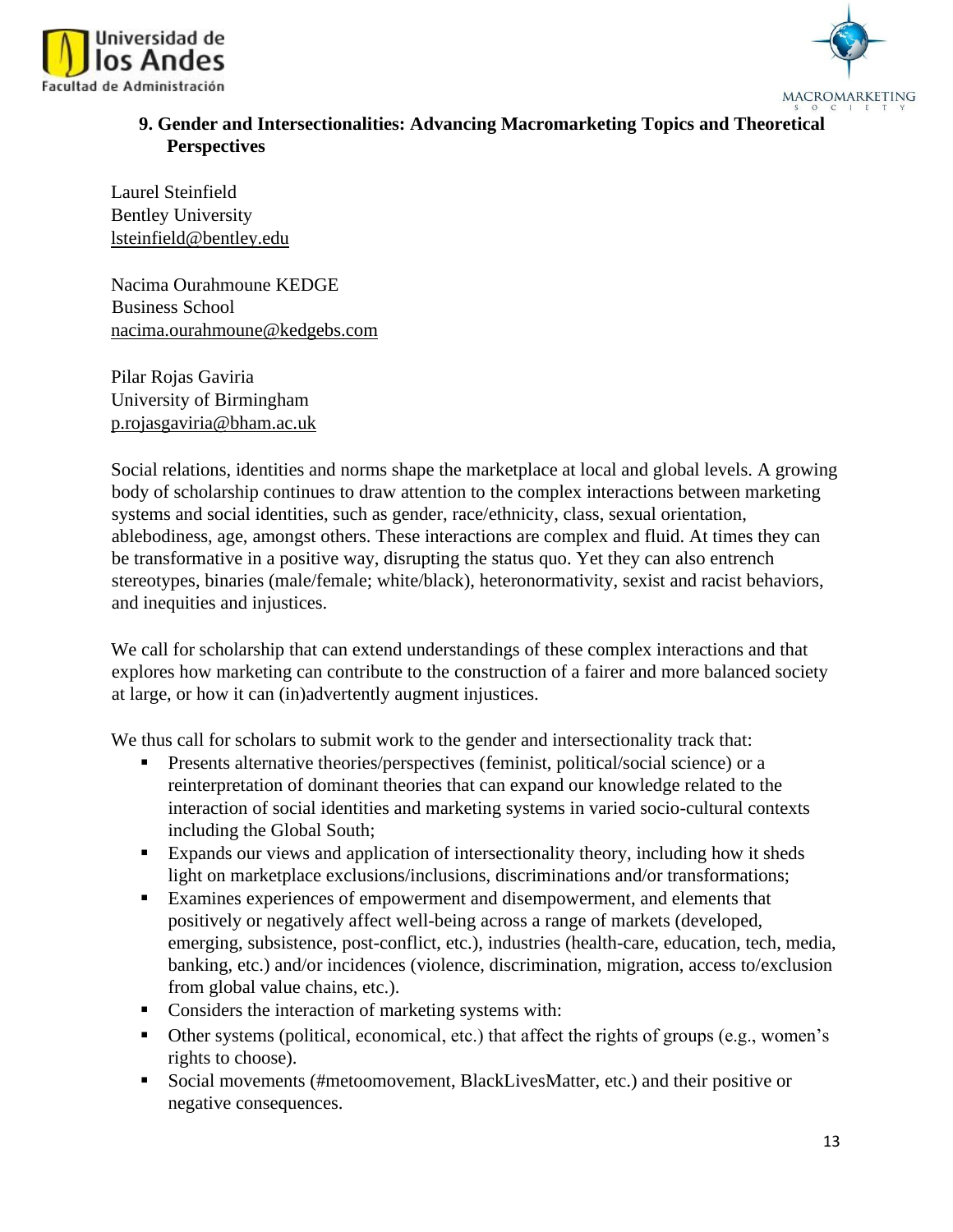



- Social discourse (e.g., gender and/or sexual discourses), representations, identities, and influence on consumerism.
- The sexism/racism inherent in technological advancements or cybercrime.
- Changes in gender norms and the effects on life cycles, such as experiences of parenthood.
- Post-colonial and/or neoliberal marketplace practices, and effects of globalization.

We welcome work on these and other topics. For questions related to submissions, please contact Dr. Laurel Steinfield: LSteinfield@bentley.edu.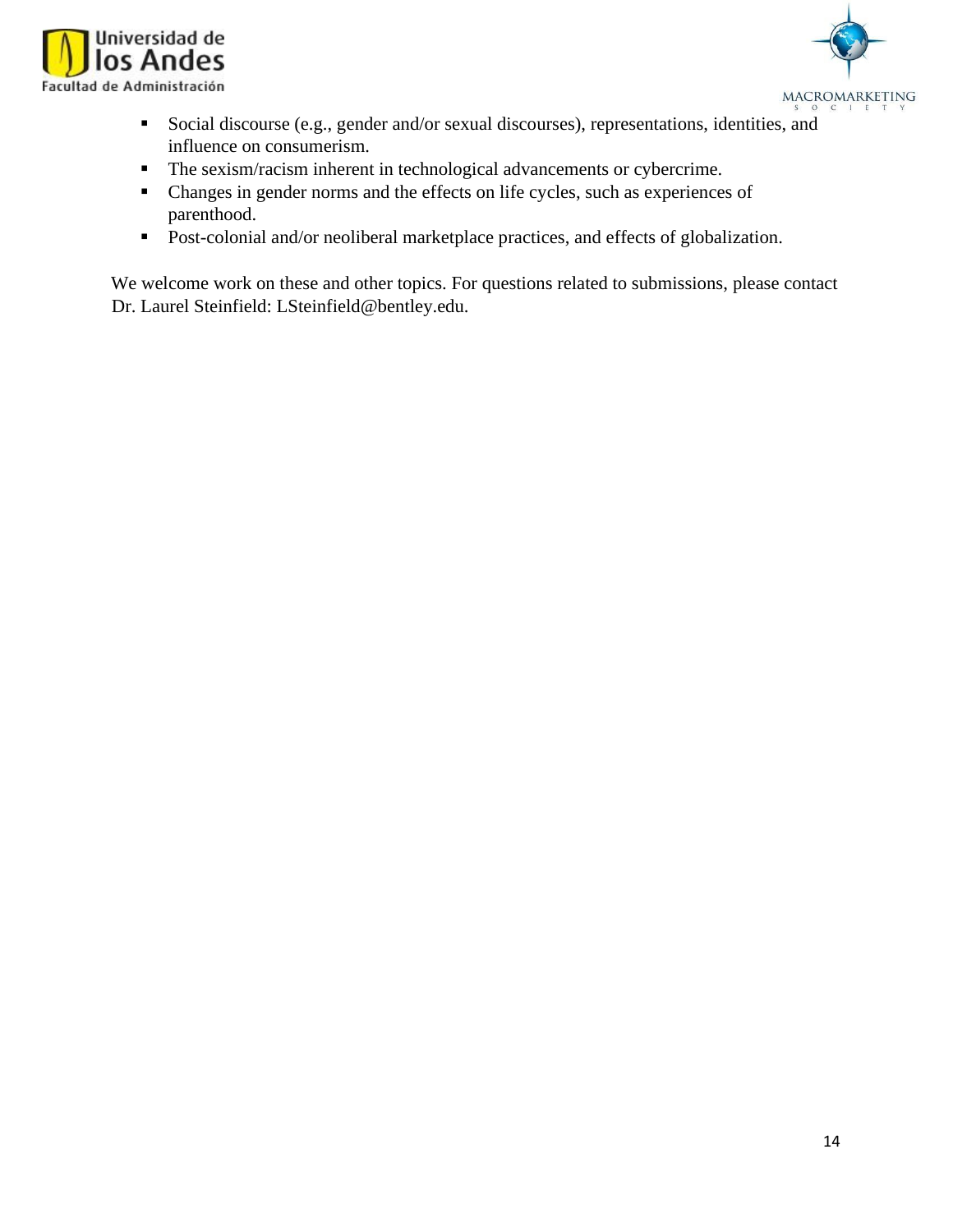



### **10. Globalization, (Neo)Colonialism, and Marketing**

Olga Kravets Royal Holloway, University of London Olga.Kravets@rhul.ac.uk

Marcus Wilcox Hemais Pontifical Catholic University of Rio de Janeiro marcus.hemais@iag.puc-rio.br

The track invites conceptual and empirical works that seek to understand the state of globalization and global markets today, and explore the ways that marketing is implicated in maintaining/resisting to the global market. We welcome papers engaging with the questions of post- and neo-colonialism, and decolonization/decononiality.

The topics of interest include, but are not limited to, the following:

- marketing practices of global/transnational/multinational corporations (MNCs);
- workings of global non-for-profit/NGO/corporate philanthropy industrial complex (NPIC);
- **Exercise issues of cultural domination and cultural appropriation;**
- **Exercistance at grassroots and/or policy levels to a global market order; and more broadly**
- borders and borderlands in a (post-)global market;
- rise and fall of an idea (globalization);
- decentering Eurocentrism; and
- decolonial thinking in marketing.

We invite contributions from scholars working in and from any geographic region. This track is open to submissions that approach the subject of globalization and (neo)colonialism from a range of perspectives and diverse theoretical traditions. The track aims to advance and update the debate on globalization and (neo)colonialism in Macromarketing.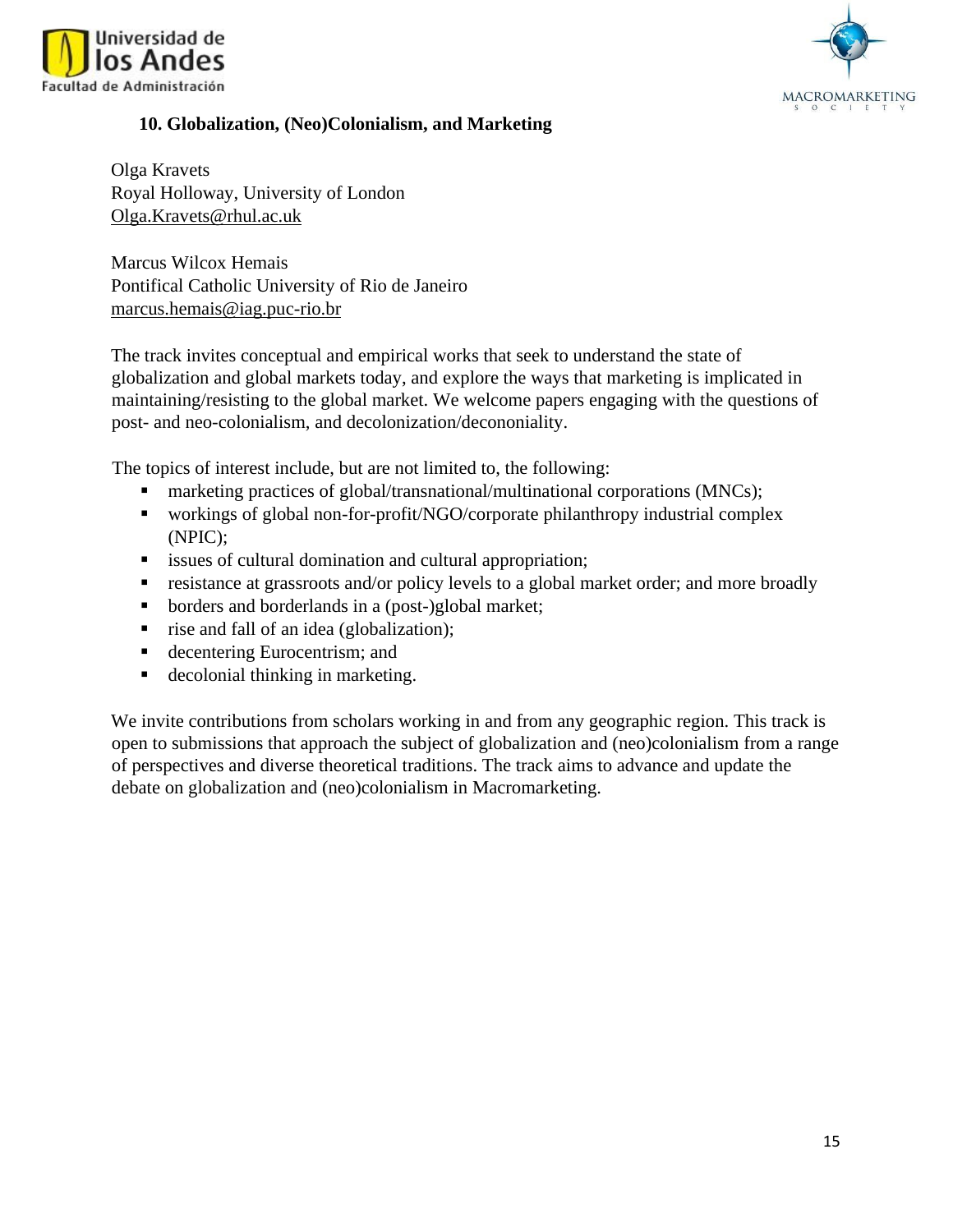



**11. Historical Research in Marketing** 

Francisco Conejo, University of Colorado Denver francisco.conejo@ucdenver.edu

Terrence H. Witkowski California State University-Long Beach terrence.witkowski@csulb.edu

The very first issue of the Journal of Macromarketing explicitly mentioned history as one of Macromarketing's main foci (Fisk 1981). Historical research later became quite prevalent within the journal and today accounts for about ten percent of content. A significant body of literature, including a number of special issues, has been published. It has grown in terms of diversity and now addresses a rich variety of topics (Jones and Shaw 2006).

In line with the 2020 Macromarketing Conference's theme, Transitioning Markets: Opportunities, Challenges & Future Trends, we are organizing a track on historical research in marketing. The track's importance resides in historical research being able to inform macromarketers about the persistence, change, and disappearance of marketing phenomena (Hollander, Nevett, and Rassuli 1996). By gaining insights as to how and why markets evolve, researchers will be better poised to understand present and future market conditions. These insights are especially valuable in today's complex environment, for researchers who neglect the past have an incomplete picture of marketing phenomena (Fullerton 1987). As Jones and Shaw (2006, p. 190) stated, historical research helps macromarketers "look back to see ahead."

In line with how the field of marketing history is generally understood, the track will cover the history of both marketing thought and practice, as well as the environmental conditions that influenced their evolution over time (Nevett and Hollander 1994). Specifically, topics to be addressed include, though are not limited to:

- Bodies of literature, books, articles, or influential scholars,
- Philosophies, schools of thought, theories, and concepts,
- Marketing functions, activities, and techniques,
- Product categories and individual brands,
- Consumer behavior and aggregate consumption patterns,
- Industries, companies, organizations, or individuals,
- Particular regions, countries, and cities,
- Socio-economic conditions and trends,
- Socio-cultural norms and values,
- Government intervention and regulation,
- **Innovative research methodologies,**
- Environments, participants, and flows of marketing systems, and
- The impact of globalization and technological development on all the above.
- The co-chairs particularly welcome papers on the history of marketing and consumption in Latin America and the Andean region.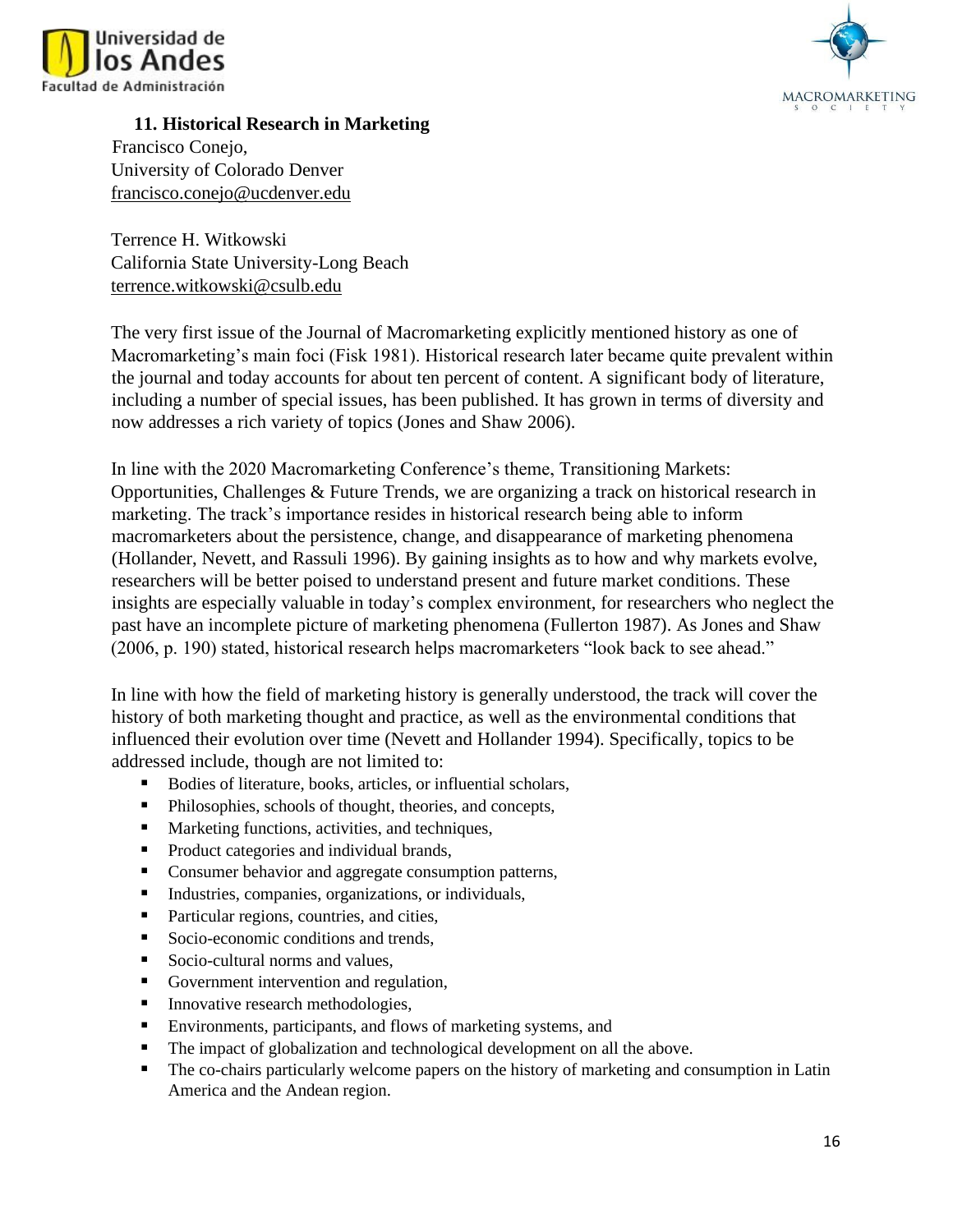



# **12. Macromarketing and Pedagogy in Ibero America: Towards a Critical Pedagogy in Macromarketing**

Ray Benton Loyola University Chicago rbenton@LUC.edu

Amy Kyhos Loyola University Chicago akyhos@LUC.edu

Jaime Sierra Pontifical Universidad Javeriana jhsierra@javeriana.edu.co

The 2020 Macromarketing Society conference coincides with the 50th anniversary of the English translation of Paulo Freire's *Pedagogy of the Oppressed* (originally published in Portuguese as *Pedagogia do Oprimido* in 1968). Given that the 2020 conference is in the Southern Hemisphere of the Americas, it seems appropriate to link the theme of this year's Pedagogy Track to Freire's classic work, still considered relevant after all these years (Trifonas 2018).

Freire questioned the epistemological foundations of teaching and learning that dominated (and still dominate) the field of practice and its institutional structures. He proposed an alternative pedagogy to what he labeled "banking education" where teachers deposit expert knowledge into their students like they deposit money into a piggy bank. Freire argued that "banking education" (similar to the bucket theory of education) was a master/slave or an oppressor/oppressed relationship. Further, in the traditional pedagogy students are seen as adaptable and manageable beings. The more they accept their passive role, however, the more they simply adapt to the world as it is and to the fragmented views of reality that are "deposited" in them.

Freire argued that the learner should be treated as a co-creator of knowledge (Darder 2018). He called it "problem-posing" education; a more common name, today, is "problem-based learning" (Allen, Donham and Bernhardt 2011). The point is to free students from the structures and mechanisms that marginalize, demonize, and disempower them. The point is to expose the hidden curriculum in traditional pedagogy (Martin 1983; Giroux and Penna 1983; Zembylas 2018). We should be conscious that there is a hidden curriculum in a Macromarketing pedagogy, too, lest we forget Doris Lessing's admonition, "We have not yet evolved a system of education that is not a system of indoctrination" (Lessing 1962; see, also, Böhm and Brei 2008; Fujino et al. 2018).

This *Pedagogy and Macromarketing* Track invites papers and abstracts that explore these relationships, as well as – and especially – papers and abstracts that explore how Macromarketing can serve as a counterweight to traditional pedagogy while being conscious of its own agenda. By *pedagogy* we intend both the content of what is presented to students (papers,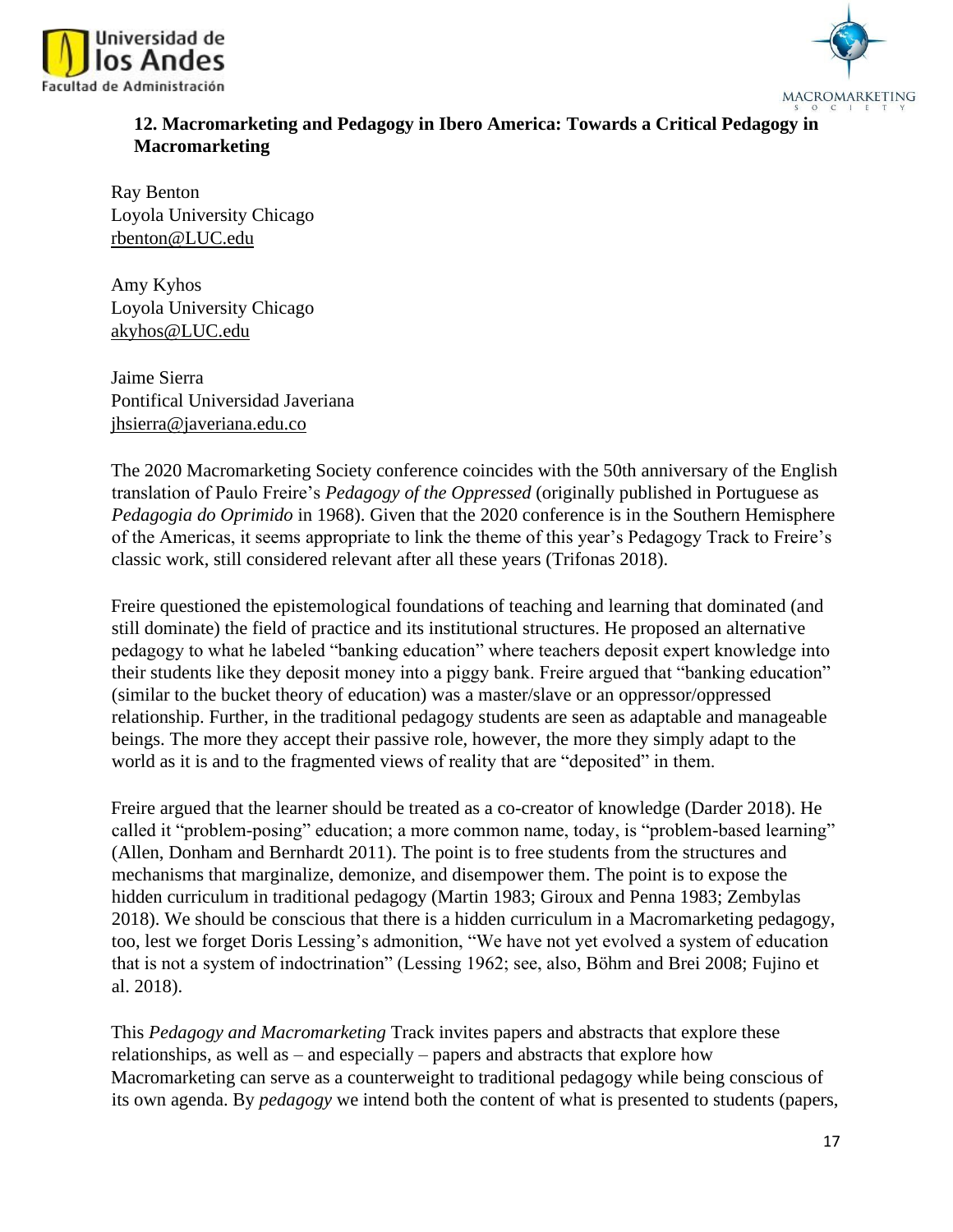



articles, books, etc.) and the method by which it is presented. Papers and presentations might address issues such as, but not limited to, the following:

- What would a Macromarketing pedagogy designed for students in transitioning communities look like? What would it be trying to achieve?
- Would a Macromarketing pedagogy designed for students not part of transitional communities be different from one designed for students in transitional communities? If  $so - how?$
- How are philosophical and political issues addressed in different pedagogical approaches? How are the impediments navigated?
- How can a Macromarketing pedagogy lead students to think critically?
- How does Macromarketing allow students to become conscious and aware of their own reality?
- Do we reconsider what should be a prerequisite in a Macromarketing approach, especially in transition economies?
- Freire's analysis is often associated with or connected to neo-Marxist critical theory. It is also comparable with Jesuit education, traditional liberal education (Adler n.d.), and other perspectives (Ross 2018). Discussions of what other approaches are compatible with a critical pedagogy are welcomed.
- $\blacksquare$  What are the global and cross-cultural considerations for 21<sup>st</sup> century Macromarketers and students?
- Are there already uniquely identifiable South American and/or Colombian Macromarketing pedagogies? From where do they originate?
- In the hunt for the next new thing, what have we forgotten that has value and utility now?
- How to teach Macromarketing in our highly specialized world.
- Macromarketing is interdisciplinary. Where does Macromarketing pedagogy converge with other disciplines? What can be learned from them?
- How can we work with students not as receivers of information but as active participants in their education (not their training) to be applicable to now/future?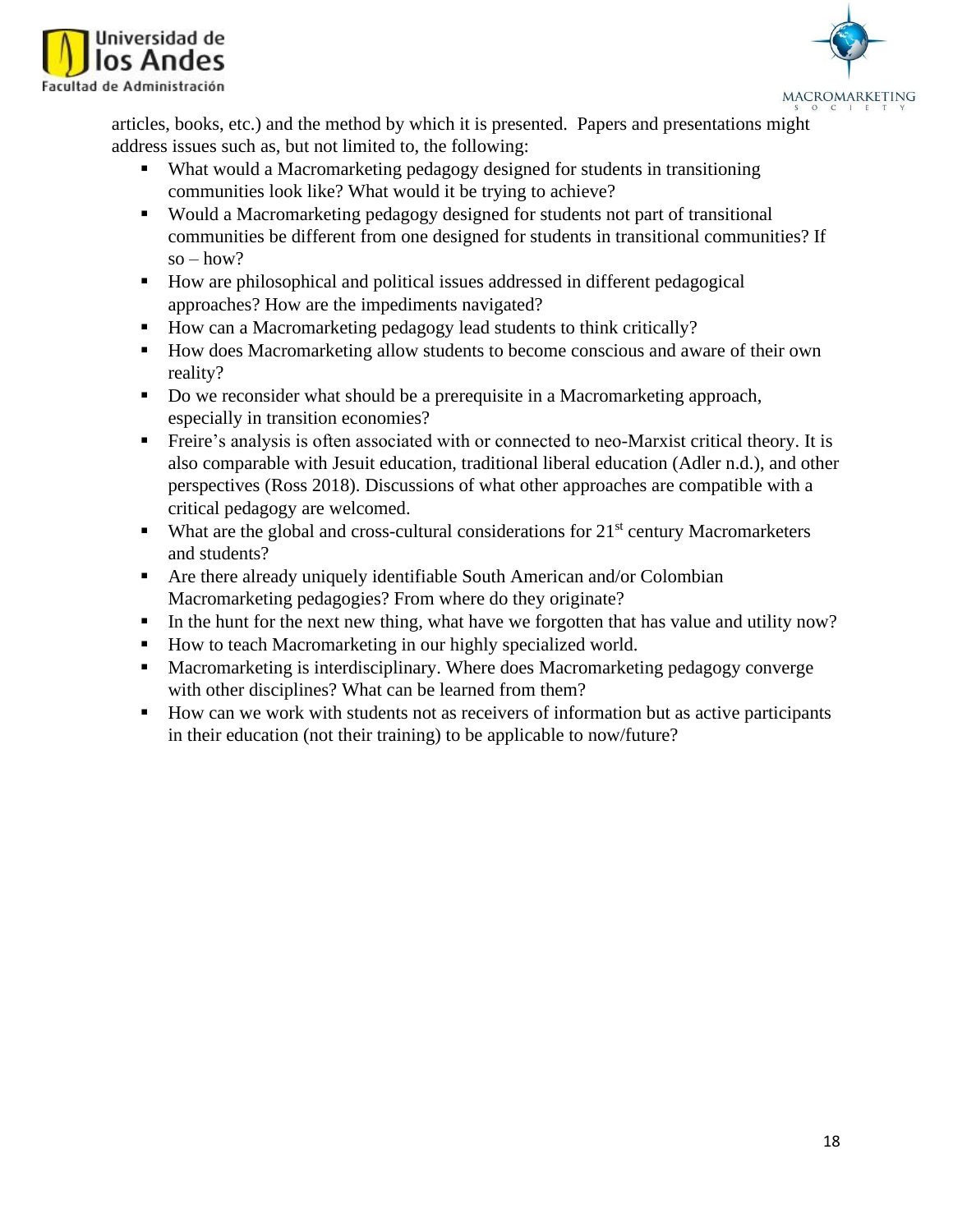



### **13. Macromarketing Mindset: Education in the Classroom and Beyond**

Emily Moscato St. Joseph's University emoscato@sju.edu

Joya Kemper University of Auckland j.kemper@auckland.ac.nz

Collective wellbeing challenges, such as climate change and food insecurity, are not simple. They are messy; some even call them wicked problems. Such issues necessitate us to face uncomfortable truths: invoking controversy, tensions, and a fearful future for humanity and our planet. Within the classroom, focus on these challenges require us develop a *macromarketing mindset* in students. We define the *macromarketing mindset* as critical thinking using an aggregate marketing system perspective (Wilkie and Moore 2006, thus infusing the societal domain into marketing education) to comprehend, examine, and act on challenges and opportunities in the market system.

It is not surprising that traditional marketing education discounts these complex and polemic challenges. Instead, the educational focus continues to favour of a business-as-usual, profits-only orientation, promoted by institutional objectives, textbooks, and the 4Ps pedagogy. Yet, the recent environmental-social turn in mainstream marketing academia (case in point *Journal of Marketing* and *Journal of Consumer Research* special issues) and the most recent reports by the International Panel on Climate Change in 2018 and 2019 highlight the urgent need to take action.

We are called to confront our fears as educators: work to integrate collective wellbeing challenges into the curriculum and more broadly educate students, faculty, administrators, and community members in developing a *macromarketing mindset*. To accomplish this goal, macromarketers must *hack the system* to embed larger perspective critical thinking and collective wellbeing issues (i.e. sustainability, climate change, poverty, healthcare, and inequality) into marketing education. We call for conference papers which examine how the *macromarketing mindset* is taught and integrated into Business School curriculum, community projects, and other educational programs around the world.

This conference call for papers is aligned with our special issue in the *Journal of Marketing Education*, "Hacking the System: Sustainability and Macromarketing in Marketing Education"**.** We seek to bring together voices and research on how sustainability, climate change, and macromarketing are realized, taught, and infused into the marketing curriculum and positioned among our students, faculty, administrators, and the community. We welcome conceptual, empirical and case study research, and macromarketing educational papers which may not specifically fall under sustainability education (i.e., macromarketing in general).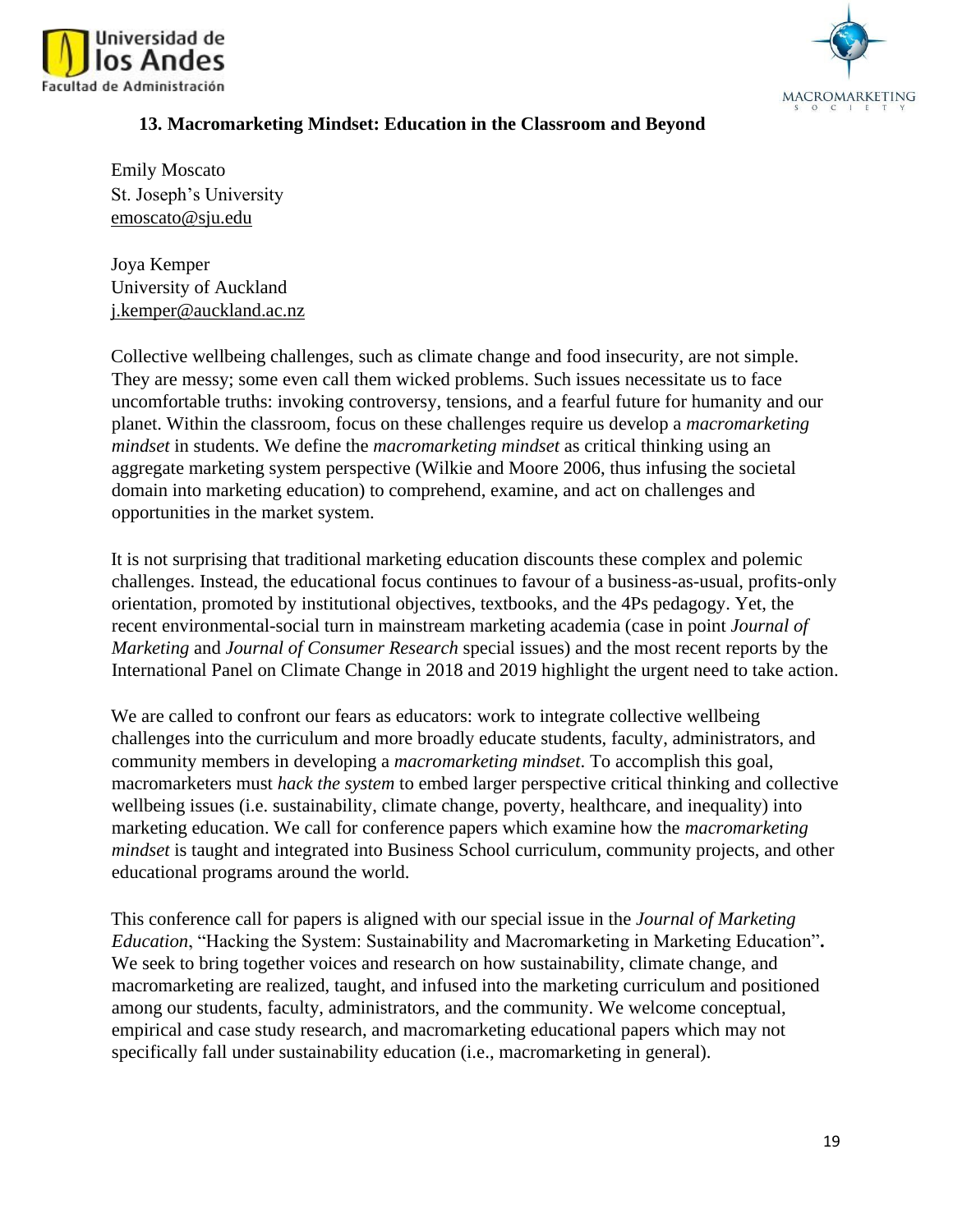



# **14. Marginalization, Stigma and Misrepresentation in the marketplace: Advancing a Macromarketing view of destigmatization and marketplace inclusion**

Flavia Cardoso Universidad Adolfo Ibáñez flavia.cardoso@uai.cl

Benjamin Rosenthal Fundação Getulio Vargas benjamin.rosenthal@fgv.br

Carla Abdalla Faculdade Armando Alvares Penteado ccabdalla@faap.br

Marketplace exclusion, marginalization and stigma have been discussed from various perspectives in the consumer research literature. For instance, stigma has been studied in contexts such as occupation, health conditions, sexual orientation, gender, marital status, and age, and in a multidisciplinary way with contributions from the fields of psychology, sociology, anthropology, political science, and social geography.

In contemporary consumer culture, marginalization generally implicates groups considered nonnormative, such as the elderly and obese, rendering such individuals vulnerable to systemic stigmatization. Stigmatized consumers are generally classified into distinct social categories separating "us" from "them", experience status loss and discrimination, are misrepresented in the media and are placed in situations in which the stigmatizer has political, economic, or social power over the stigmatized person.

Marketplace exclusion also has received increased attention, with scholars investigating the many types of exclusion in the marketplace, the intersectionality of many categories (e.g., gender, age, and social class) as well as the outcomes for marginalized consumers. We call for scholars to complement extant research investigating consumers' struggle for legitimacy in the marketplace and to explore ways in which academia and marketing practitioners alike can contribute to destigmatization of consumer groups with the ultimate goal of promoting a more inclusive society.

We welcome submissions on topics including (but not limited to):

- The role of cultural intermediaries' representation of marginalized groups in promoting de-stigmatization or alternatively intensifying stigma;
- How consumer engagement can contribute to de-stigmatization and marketplace inclusion;
- How the all-encompassing nature of technology in everyday life can either foster marketplace inclusion and de-stigmatization or alternatively increase marketplace exclusion and consumer vulnerability;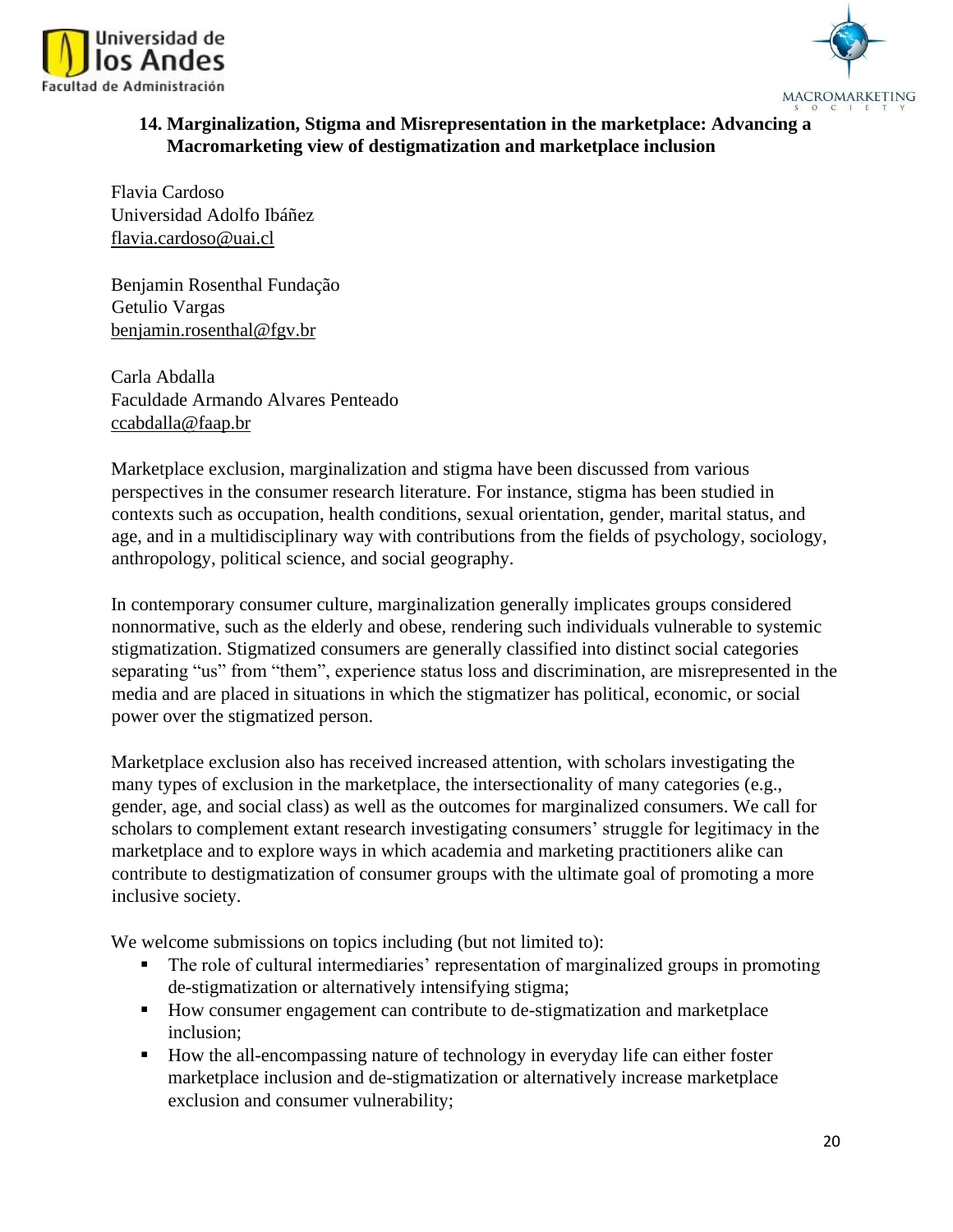



- How consumer communities can either promote market inclusion or exclusion and perpetuate or fight stigma;
- How market institutions can benefit from the de-stigmatization of consumer groups and from the inclusion of marginalized groups;
- How the normalization of new family structures and non-mainstream ideological positions can foster marketplace inclusion and decrease consumer vulnerability;
- How the impact of public policies in the marketplace can contribute to perpetuate or fight stigma.

For any questions or clarifications, please contact Flavia Cardoso (flavia.cardoso@uai.cl).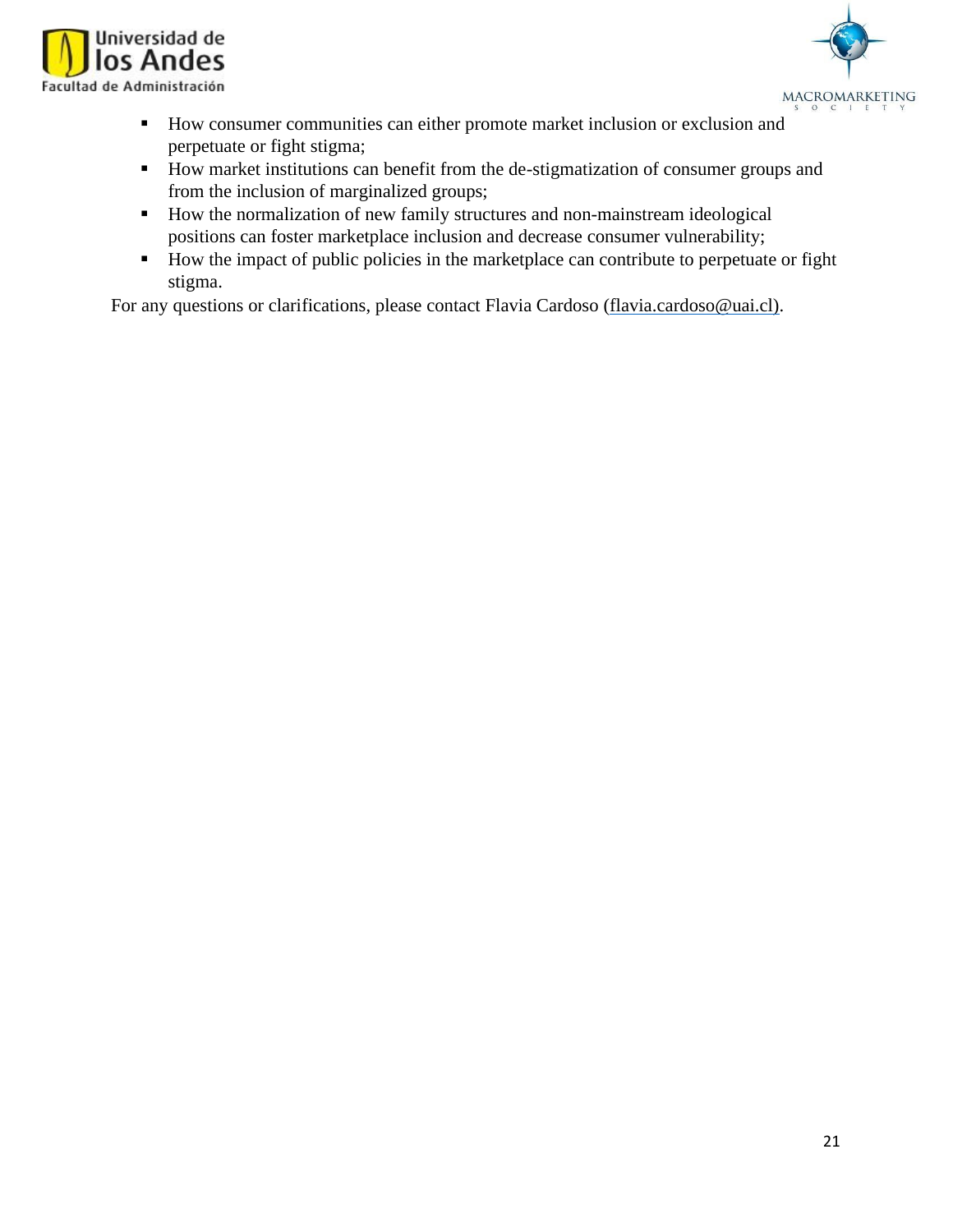



#### **15. Marketing Systems - Macromarketing**

Deborah DeLong Chatham University, DDeLong@Chatham.edu

Christine Domegan Natl. U. of Ireland christine.domegan@nuigalway.ie

Don R. Rahtz William and Mary don.rahtz@mason.wm.edu

Many conditions/concerns regarding developed, developing, and emerging markets are systemic and comprised of interactions, locally, nationally, and globally. To identify, understand, and address current and future conditions/concerns in this interwoven environmental, political, social, and economic landscape, a critical first step is to provide tools, grounded in theory, which are then applied to explain phenomena and ideally to address challenges, and to mitigate and/or to solve problems. Marketing systems research provides such a tool. Given that a marketing system is generally regarded to be:

… a network of individuals, groups, and/or entities linked directly or indirectly through sequential or shared participation in economic exchange that creates, assembles, transforms, and makes available assortments of products, both tangible and intangible, provided in response to customer demand (Layton 2007, p. 230),

a marketing systems approach finds application across disciplines. It also provides linkages in intertheoretical and interdisciplinary research and exploration. We see clear connections in its value and application to, for example, economics (Greif and Mokyr 2017), sociological domains (Scott 2014), market orientations (Mittelstaedt et. al. 2014), and community well-being / QOL (Shultz, Rahtz, and Sirgy 2017).

This track calls for papers that explore issues related to the theoretical conceptualization and measurement of markets and/or society within the systems framework or its lens. Possible papers and symposium proposals include: the impact on society of various marketing institutions, issues related to measurement of societal well-being and markets, new general theories and models that may be applicable for future research, the development of indicators for constructs and dimensions within a given system, understanding the dynamics of stakeholders in a systems setting, as well as possible ecological/environmental issues related to current and future market systems sustainability. Both theoretical analyses and empirical studies are welcome.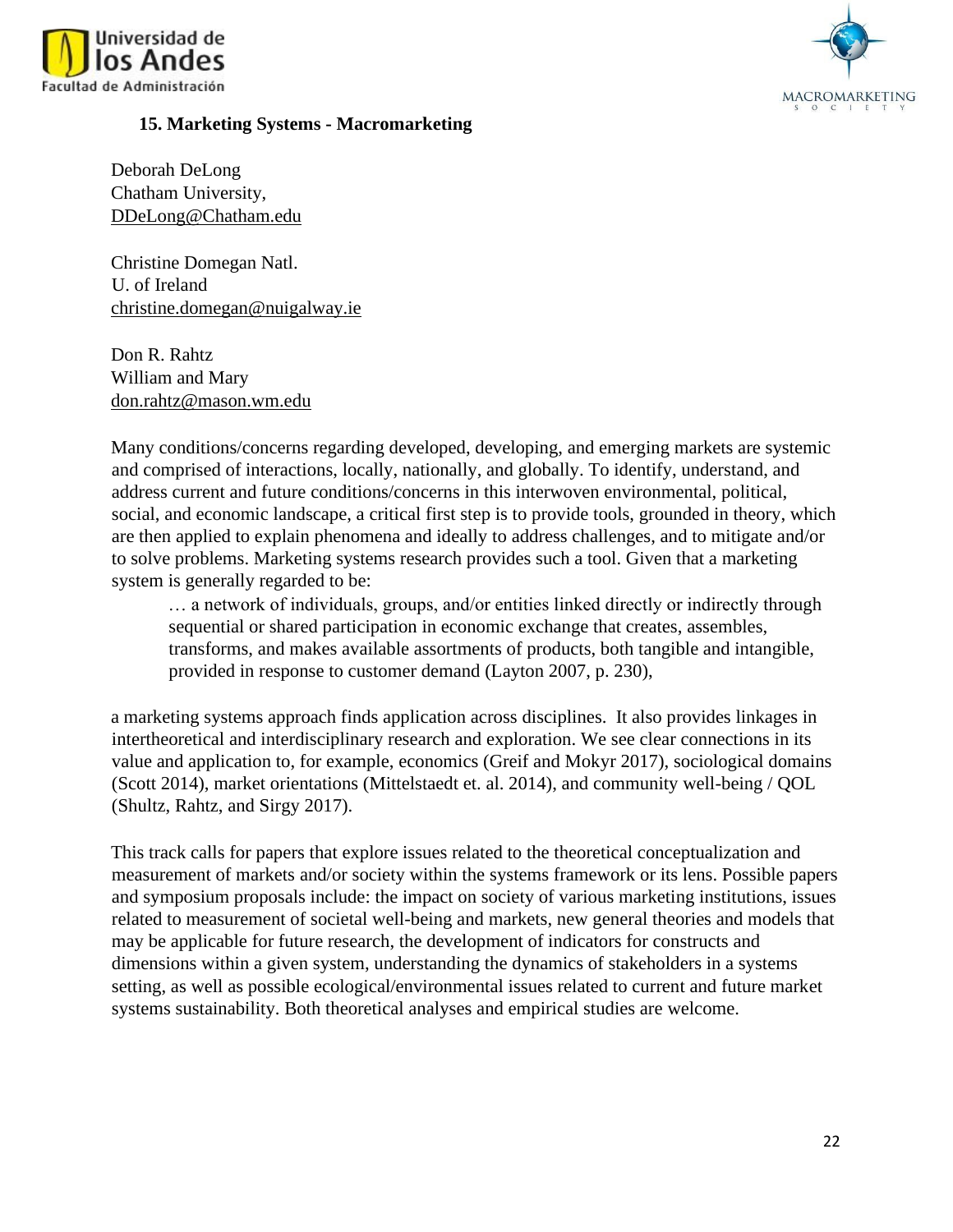



### **16. Methods and Measurement**

Benjamin Wooliscroft Auckland University of Technology ben.wooliscroft@aut.ac.nz

Anthony Samuel Cardiff University, UK SamuelA3@cardiff.ac.uk

The Macromarketing Methods and Measurement Track invites abstracts and papers that focus on the methodology related to investigating a macromarketing phenomenon or macromarketing phenomena in general. This track builds on the special issue of the Journal and tracks at the conference since then. Macromarketing deals with complex problems and phenomena and we welcome papers that reflect on the challenges of social science in complex systems. It is expected that a larger portion of abstracts/papers will be devoted to method and/or measurement than in other tracks.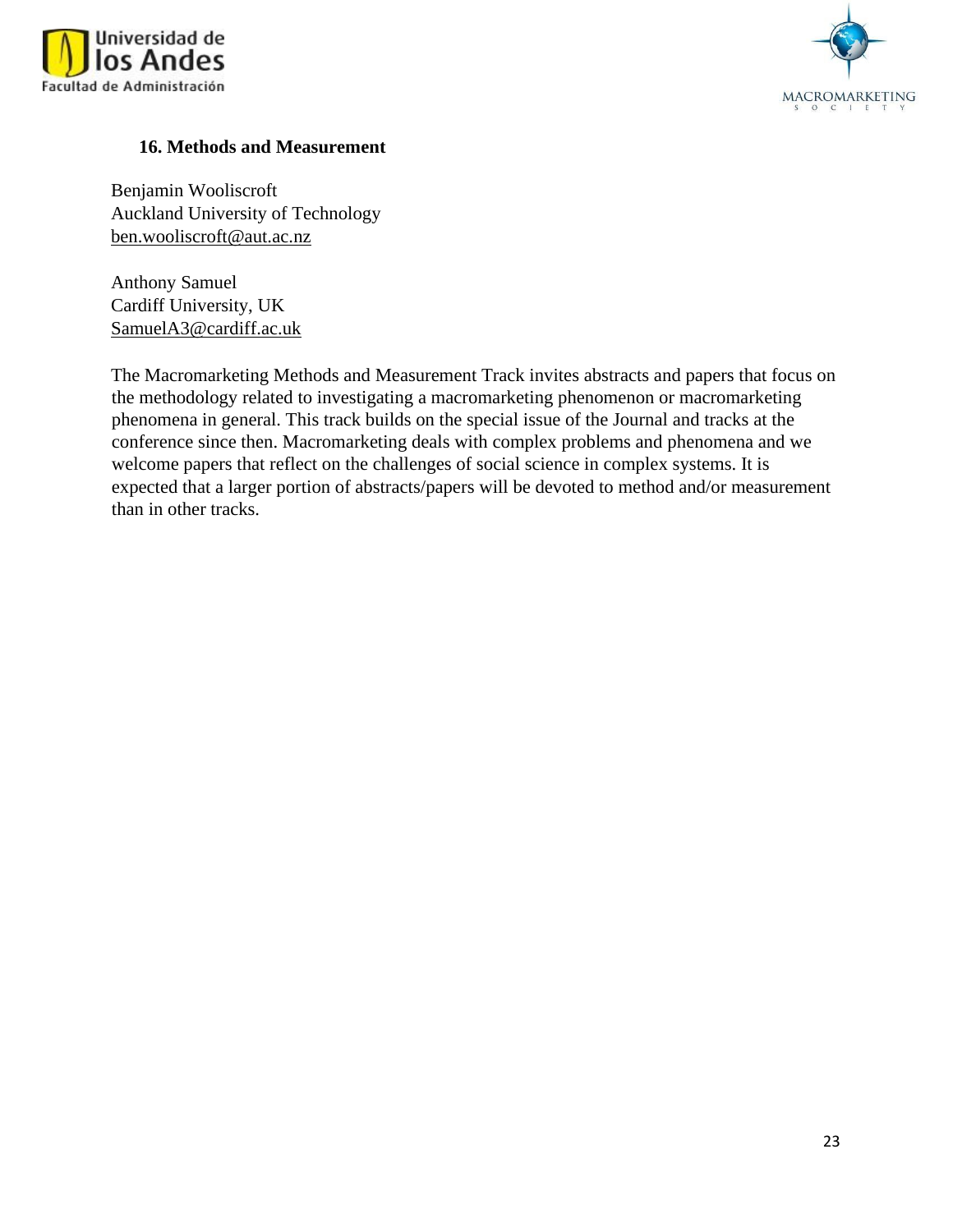



### **17. Policy and Macromarketing**

Les Carlson University of Nebraska-Lincoln lcarlson3@unl.edu

This track welcomes papers examining roles and functions related to the interface between policy and marketing. Specifically, this track would be an appropriate venue for manuscripts describing how policy affects marketing and/or how marketing influences policy. Marketing operates within an environment that includes a variety of influencing agents, some of whom are policy makers, who affect the type and scope of initiatives advanced by marketers. Alternatively, policy makers and their policy initiatives can also be impacted by the actions and endeavors of marketers. Because of policy, vulnerable consumers such as children and the elderly, may function within a setting that empowers them to take full advantage of what the marketplace has to offer. Yet, policy can also serve as a mechanism that fails as an enabler for appropriate consumer access to the marketplace. Policy can enhance the marketplace experiences of consumers, fall short of maximizing these positive interactions, or be irrelevant in a space where policy could and should be of benefit to consumers. Exploration of how policy operates regarding consumers and the marketplace is welcome as well as how policy can be changed or initiated to remove potential marketplace access barriers for consumers. When specific policy initiatives are warranted and the parameters that could serve as signals to policy makers and marketers for policy intervention making would be appropriate topics for this track. Other possibilities for this track would include, but are not restricted to, the policy marketing interface as it relates to/enhances/detracts from healthy/unhealthy consumption choices, obesity, advertising claims in areas such as cosmeceuticals, demarketing, warning labels and product information disclosures on packaging and in service domains such as restaurants, nonprofit marketing, environmental marketing, sustainability, healthcare, economic implications of policy initiatives, and ethical considerations pertinent to policy initiatives in the marketplace.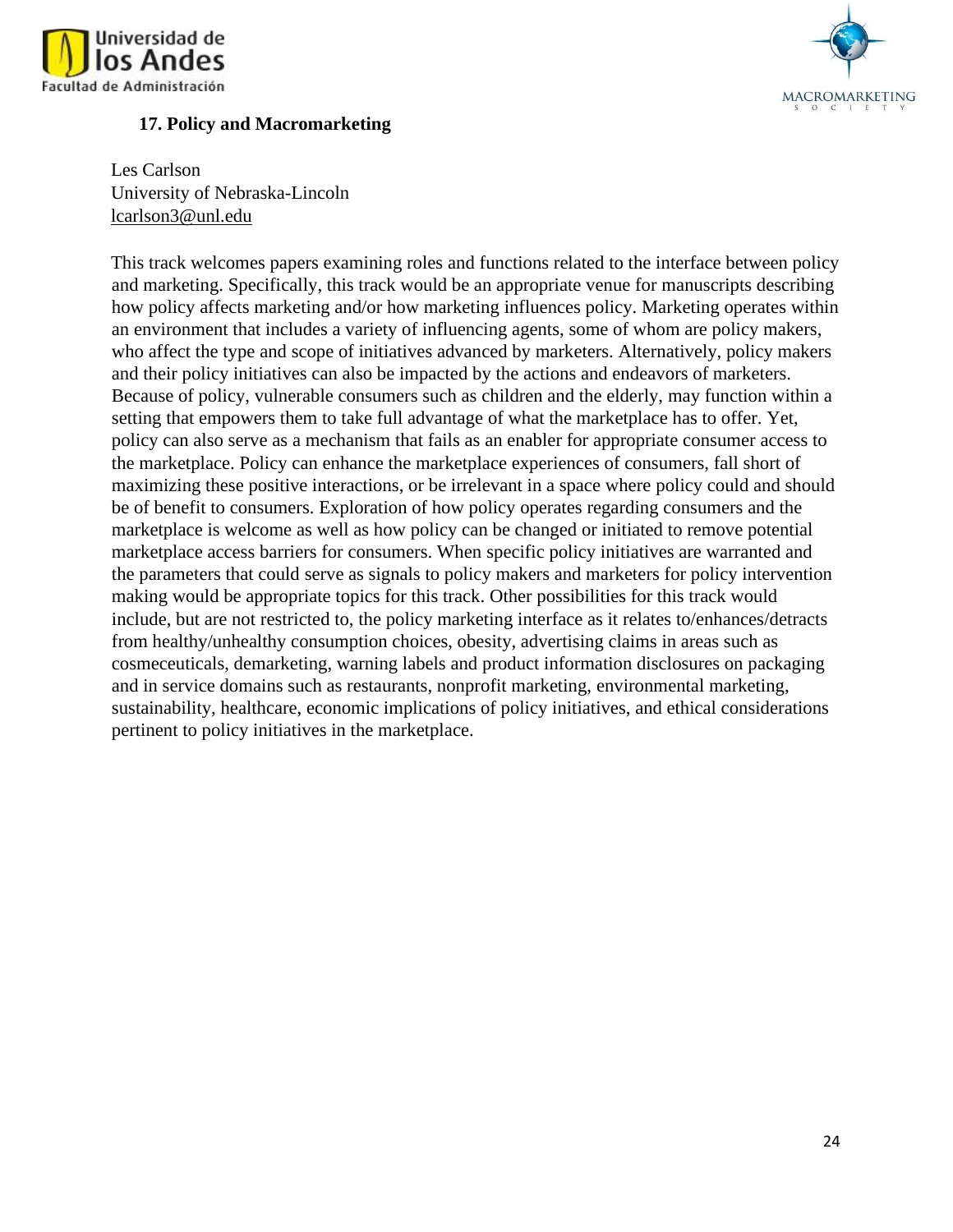



# **18. Quality of Life**

Alexandra Ganglmair-Wooliscroft University of Otago New Zealand alexandra.ganglmair@otago.ac.nz

Ahmet Ekici Bilkent University ekici@bilkent.edu.tr

This track invites papers dealing with QOL and Well-being in the context of consumption and/or other macromarketing topics. Well-being and Quality of Life (QOL) have become buzzwords with companies and public policy makers, with numerous well-being initiatives, well-being budgets and well-being (or QOL) indices proposed around the world. The relationship between issues of consumption and QOL / Well-being issues is complex. We encourage quantitative and qualitative research that explores these (complex) relationships. Papers submitted to this track should treat QOL/Well-being as a key variable / concept rather than as implicit outcome.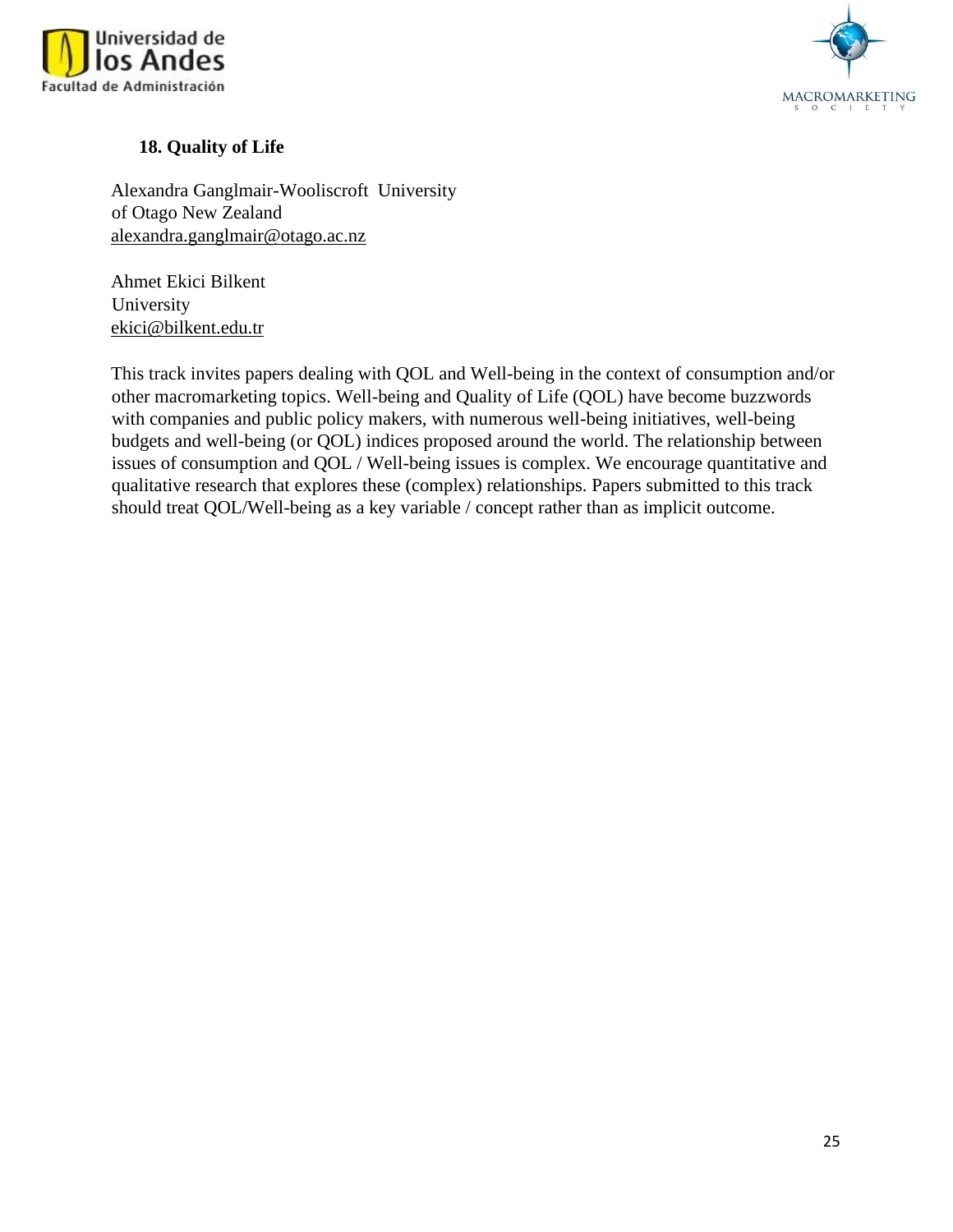



# **19. Retailing and Distribution**

Charles Ingene University of Oklahoma caingene@ou.edu

Macromarketing is concerned with (a) Marketing's impact on Society and (b) Society's impact on Marketing. Any topic in the broad areas of Retailing and/or Distribution is appropriate for submission to this track.

In terms of this track, we recognize that

- Retailers are themselves Customers within one or more Distribution channels
- Wholesalers are themselves Retailers to their Customers whether industrial, commercial, or traditional Retailers
- Retailing includes service industries (e.g., restaurants, drinking places, hotels, travel agencies, airlines, hospitals, real estate, insurance, …). For a complete list see [https://www.census.gov/programs-surveys/sas/newsroom/updates/latest-sas.html.](https://www.census.gov/programs-surveys/sas/newsroom/updates/latest-sas.html)
- Customers are the originators of final demand, from which demand for products and services flows upstream in Distribution channels.

All research methodologies are acceptable, including Analytical, Behavioral, Conceptual, Empirical, and Ethnographic approaches as well as cases. Data-based research may be based on secondary or primary data, with the latter being collected through interviews, observation, surveys, etc. In short, we take an eclectic view of all research methodologies. In terms of topics:

- It is readily apparent that Retailing and Distribution are undergoing a sea change as they transform from what have been successful operating modes to new – and quite different – operating styles. The current retail apocalypse is a poster child for these changes.
- Potential topics include Retail Strategy, Structure, and Performance; Bricks & Mortar's competition with e-tailing; omni-channel Retailing; the decline of malls; the decline of customer service; interactions with vendors, employees, and customers; service-scapes; service-dominant logic; and megamalls as emporia of pleasure as well as treasure. Such analyses might be of specific companies or entire lines of trade.
- **E** Distribution includes transactional relationships, franchising, dyadic and non-dyadic relationships, countervailing power, supply chain (and demand chain) management,
- Local, regional, national, and international analyses are welcome, as are investigation of the globalization of Retailing and Distribution.
- Society impacts Marketing through legal requirements (e.g., governmental directives like tariffs, resale price maintenance, legal age, minimum wages, etc.)
- Marketing's impact on Society comes in positive and negative forms. In the positive column are summer and after school jobs for teens and undergraduates; in the negative column there is increased automation (à la self-checkouts) and a tremendous number of store closings. Both lead to the loss of retail jobs, and the resultant decline of buying power in communities that are particularly affected.
- Finally, tying managerial compensation to stock market returns is an attractive avenue for research at all channel levels since this appears to lead to many of today's employment losses.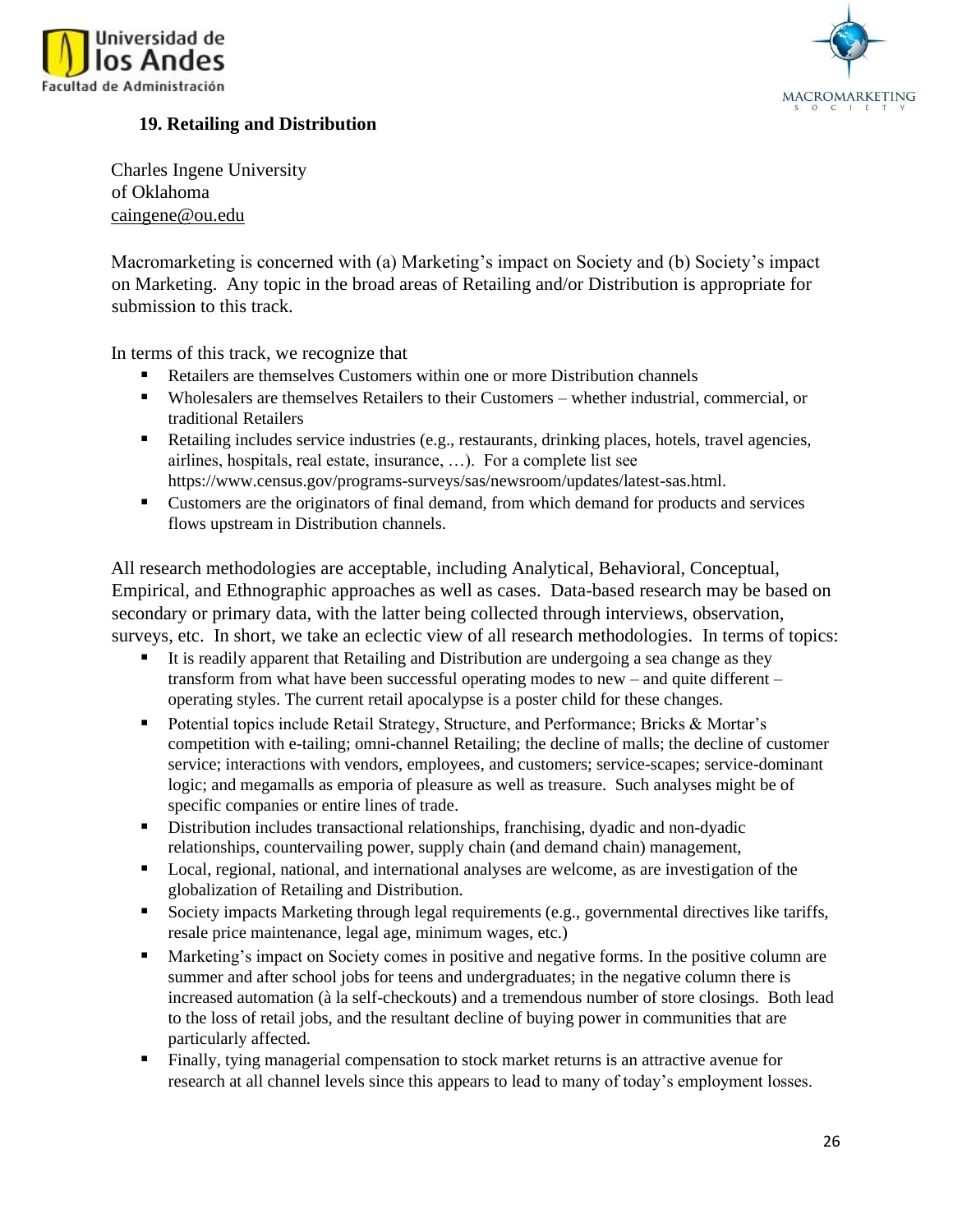

# **20. Social Conflict**

MACROMARKETING

Andrés Barrios Universidad de Los Andes andr-bar@uniandes.edu.co

Cliff Shultz Loyola University Chicago cjs2@luc.edu

Social conflict occurs when persons, groups, or social sub-segments pursue mutually exclusive or incompatible objectives (Kriesberg 1998). If not resolved, social conflict can escalate into violence and warfare with nefarious consequences to society. Conflict creates ideological divisions that foment distrust, exclusion and discrimination (De Dreu and Knippenberg 2005), retard investment, development and recovery (Manfredo and Shultz 2007). These consequences adversely affect the well-being of producers, distributors, retailers and consumers (e.g., Barrios et al. 2016; Shultz et al. 2005; Sredl, Shultz and Brečić 2017).

Evidence in war-ravaged countries reveals policies and systemic coordination of marketingbased solutions can help to end the cycle of violence by creating civic institutions and employment opportunities, building businesses, and rebuilding peaceful and prosperous communities and societies. Recent Macromarketing examples include endeavors to enhance food marketing and agribusiness in the countries of former Yugoslavia (Shultz et al. 2005); international tourism in Vietnam (Nguyen, Rahtz, and Shultz 2014); coffee production in Rwanda (Tobias, Mair, and Barbosa-Leiker 2013) and Colombia (Barrios et al. 2016); and retailing and distribution in Bosnia (Sredl, Shultz, and Brečić 2017).

This track invite papers that analyze the intersection between markets and social conflict. In particular, how marketing actions can not only create, exacerbate, but also reduce, and resolve social conflicts, and the possible outcomes on society.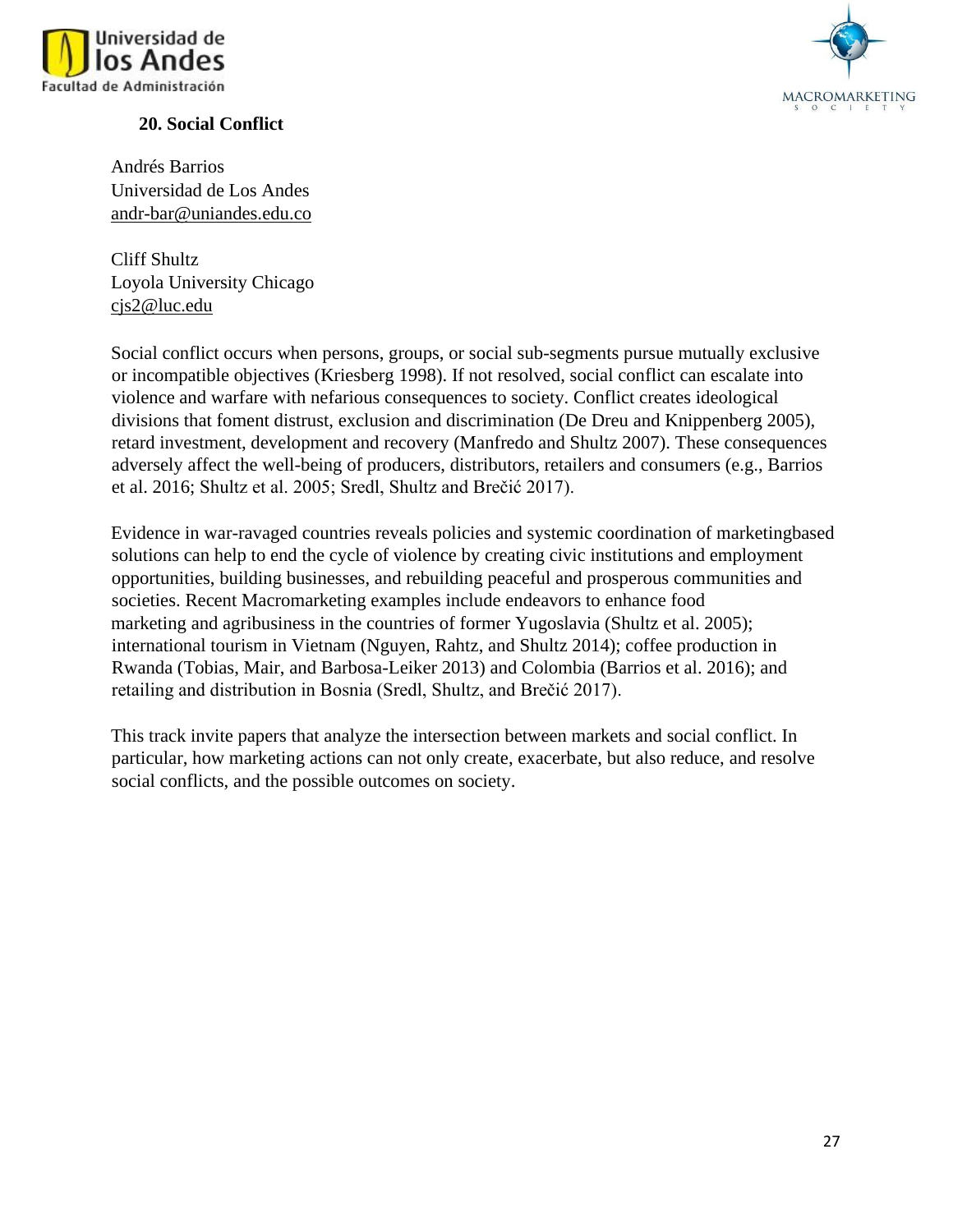



#### **21. Social marketing - impact and systemic change**

Ann-Marie Kennedy University of Canterbury [ann-marie.kennedy@canterbury.ac.nz](mailto:ann-marie.kennedy@canterbury.ac.nz)

Christine Domegan, NUI Galway [christine.domegan@nuigalway.ie](mailto:christine.domegan@nuigalway.ie)

Josephine Previte The University of Queensland [j.previte@business.uq.edu.au](mailto:j.previte@business.uq.edu.au)

Social marketing needs to proactively respond to 21st century challenges whether in developing or developed countries. Be it is a health threat such as the antimicrobial resistance, flu vaccinations, obesity or an environmental challenge in relation to climate change, marine plastic pollution or energy conservation, social marketing's agenda is not static and neither should social marketing be. Problems, people and quality of life issues faced by social marketing are constantly evolving. All nations agree with the United Nations 17 Sustainable Development Goals (SDGs) to mobilise cross-sectoral public and private efforts to deal with local-to-global complex economic, social and environmental issues and the World Health Organisation have declare 'health to be the business of all'. Each year brings a sophisticated arsenal of technologies and tools for social marketing to deploy for complex problems such as apps, blogs, facebook to data analytics and Big Data. 'Scaling-up or out' behaviour change is no longer about mid or upstream interventions, it's about multi-level interventions (Layton, 2015; Brennan, Previte and Fry 2016., Hastings and Domegan, 2017); services, relationships and networks (Russell-Bennett et al., 2013, Mulcahy et al., 2018); reflective evaluations (Gordon & Gurrieri, 2014., McHugh et al, 2018) and looking beyond the individual to see the human collectives and actions or choices in ever wider time and space (Layton, 2015, Duffy, 2016 and Duffy et al., 2018). The reality is straightforward, social marketing, to survive and prosper, is looking for big change - social change, system change and systemic change (Laczniak and Murphy 2012., Hillebrand et al. 2015., Layton 2015 and Kennedy 2016, 2017).

Following the success of social marketing tracks at previous Macromarketing conferences, we welcome papers for this track that respond to the conference theme and examine social marketing's theories and practices to advance social and systemic change thinking. Specifically we call for papers that

- align social marketing with the UN SDGs
- address climate change and its ramifications
- account for both individual and systemic factors in social marketing
- design and evaluate multi-level interventions
- use distributive justice, systems thinking or gender and other macromarketing constructs and theories to assist social marketing in its big change agenda.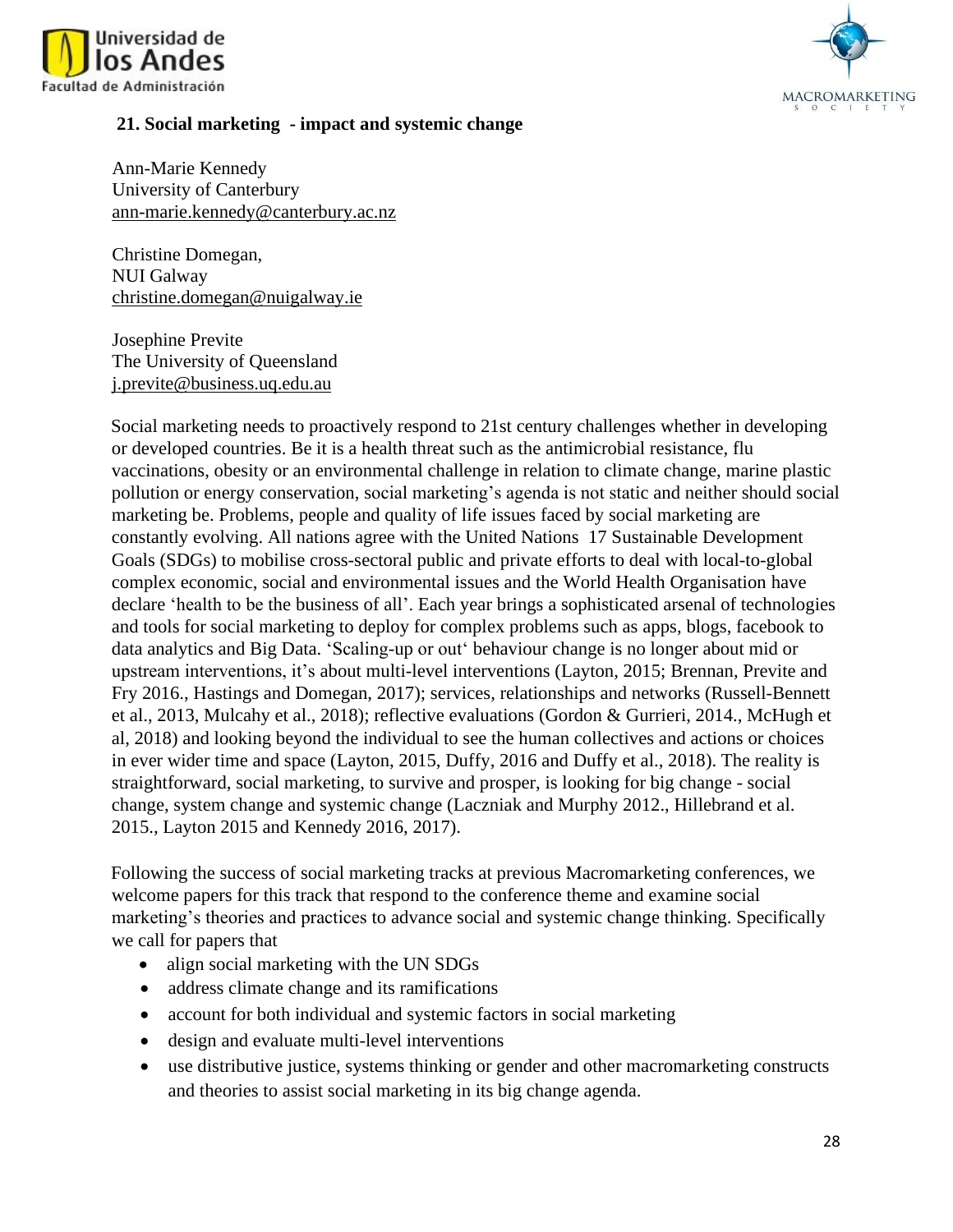



### **22. Subsistence Marketing & Development**

Srini Venugopal University of Vermont [Srinivas.Venugopal@uvm.edu](mailto:Srinivas.Venugopal@uvm.edu)

Catalina Estrada Mejia Universidad de Los Andes [c.estrada395@uniandes.edu.co](mailto:c.estrada395@uniandes.edu.co)

Development can be understood as the process of expanding the real freedoms that individuals, groups and nations enjoy (Sen, 1999). The emphasis on the expansion of freedoms is more comprehensive than narrower views of development that confound development with growth of GNP, technological advancement, or social modernization (Sen, 1999). One of the principal goals of the Macromarketing approach is to study how the societal function of marketing can be employed as a potent tool for fostering development (Hunt, 1977; Shultz, 2007). For example, marketing systems in various, evolving geo-political contexts have demonstrated that policy changes and reforms to marketing systems can be catalysts for positive social changes (e.g., Barrios et al. 2016; Layton 2009; Nguyen, Rahtz and Shultz 2014; Shultz , Rahtz, Sirgy, 2017). In this track, we seek papers that advance our collective understanding on how marketing can contribute to development.

- The complex interaction between vulnerable consumer's need to preserve their resources and their need to subsist (related to covering basic needs such as food, sanitation, and protection)
- **EXECUTE:** Marketing actions that rejuvenate the environment
- **Transition from destructive to constructive marketing systems**
- The accountability of marketing systems to diverse consumer communities and stakeholders
- Marketing actions that explain decisions that consumers make in many aspects of development, including savings, investment, energy consumption, health, and childrearing.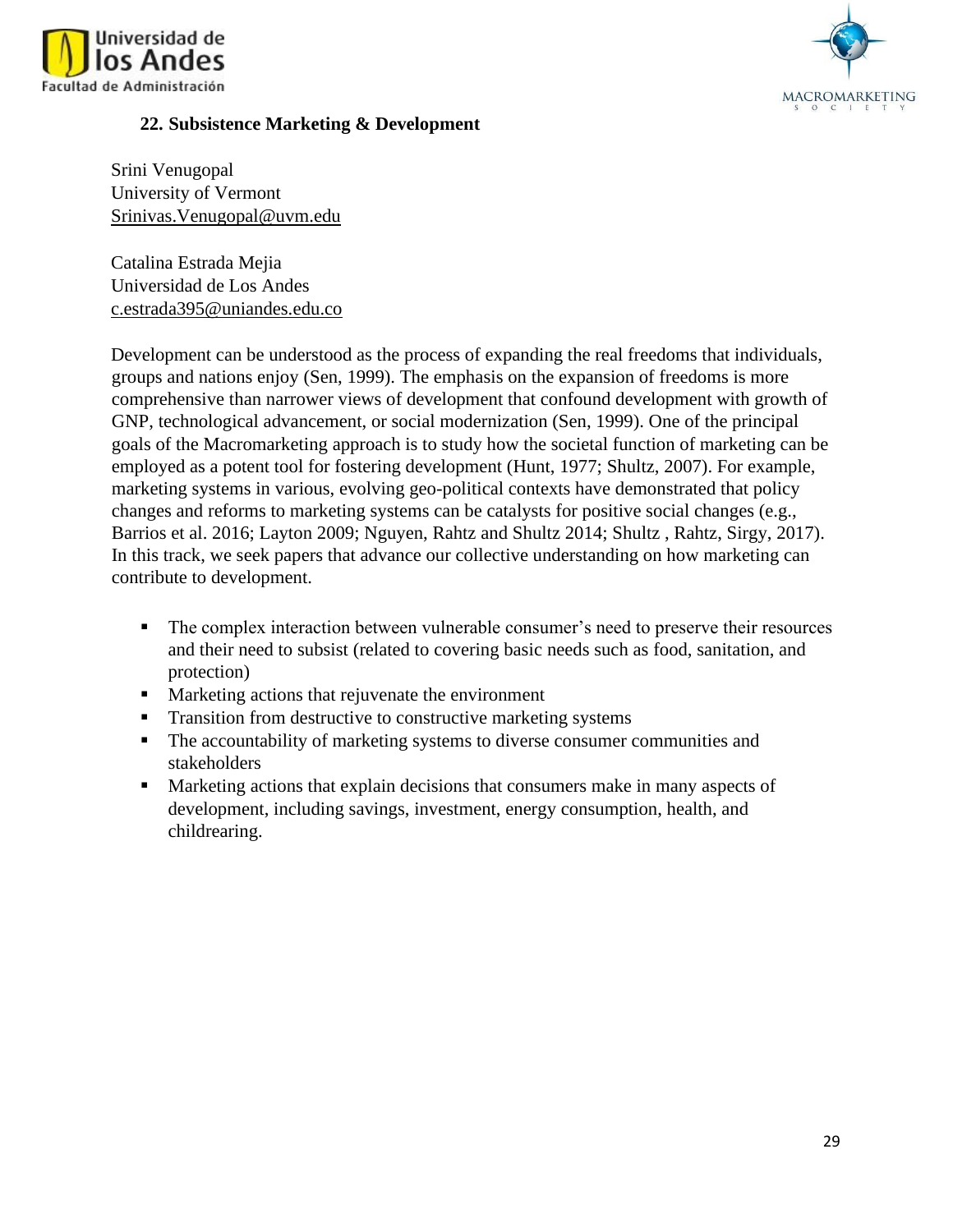



# **23. Sustainable Development and the UN SDG**

Iva Bimpli University of Leeds I.Bimpli@leeds.ac.uk

UN's 2030 Agenda for Sustainable Development has set 17 Sustainable Development Goals (SDGs) and 169 targets to eradicate poverty and achieve sustainable development by 2030 world-wide, ensuring that no one is left behind. The adoption of the 2030 Agenda was a landmark achievement, providing for a shared global vision towards sustainable development purposes on a global scale, including issues such as natural resources management, sustainable consumption and production, effective institutions, good governance, the rule of law and peaceful societies. This transformative plan takes into account actions for people, planet and prosperity that all countries and all stakeholders should implement.

We call scholars to submit conceptual, empirical and practical work – competitive papers, abstracts, proposals for special sessions and/or roundtables -- on the following areas, but not limited to:

- Current state of affairs
- Main constraints and enablers for global sustainable development
- **•** Implementations of the Agenda 2030
- **•** Theorizations and conceptualizations on the SDGs
- Case studies and industry specifics examples; leading by example
- The dialogue between the academic work and the market practitioners with regards to the SDGs
- Universality when taking into account national realities, capacities and levels of development and specific challenges
- Shared responsibility to achieve the SDGs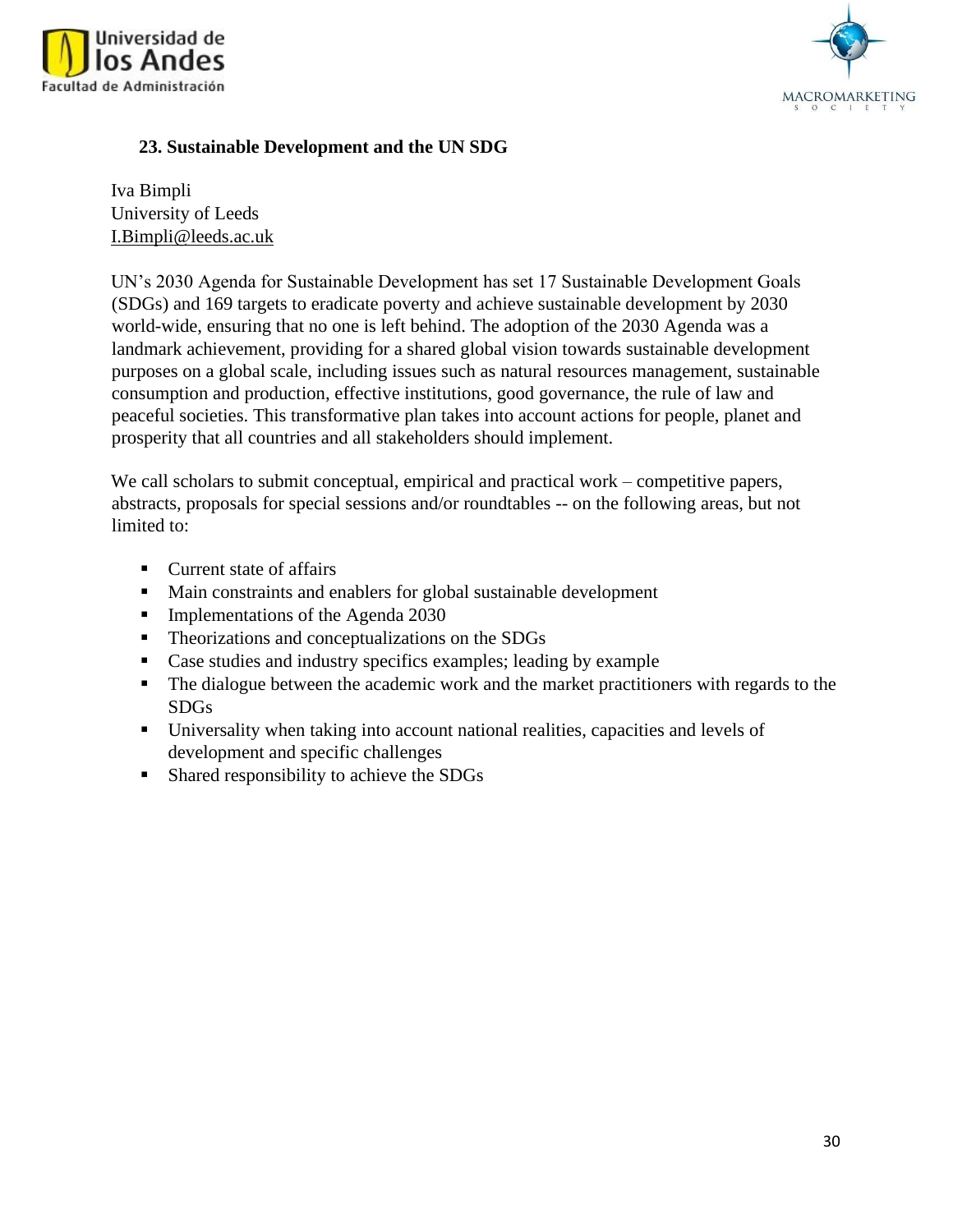



### **24. Technology-in-Practice, Its Requirements and Implications for Markets and Society**

Sonia Camacho [Universidad de los Andes](https://administracion.uniandes.edu.co/images/profesores/SONIA_CAMACHO_CV.pdf) so-camac@uniandes.edu.co

Ingrid Becker IWE - Institute for Business Ethics ingrid.becker@unisg.ch

The use of information and communication technologies (ICT) has transformed individuals' behavior, as well as practices inside organizations and market systems. The digitalization of different processes (e.g., communication, distribution) and consumers' access to online content around the clock through different devices have shaped the interaction between manifold actors, including companies and their customers (e.g., customers contact companies using social media; companies satisfy customers' demands within short periods of time). However, ICT may not be seen as merely external objects that are simply appropriated by individuals and organizations; or used by them in a standardized manner (e.g., ICT as artifacts). ICT can rather be analyzed considering that actors have different experiences with the same technologies depending on their specific context. The use of ICT and the structures that can be enacted in everyday activities can be referred to as technology-in-practice (Orlikowski 2000). When ICT become technologyinpractice, which means that the technology is incorporated into personal, professional or consumption routines, ICT can have desired (e.g., social inclusion, access to low-cost education; The Earth Institute at Columbia University & Ericsson 2016, United Nations 2016) or undesired (e.g., compulsive usage of ICT, cyberbullying; Chen, Ho and Lwin 2017, Lee, et al. 2014) effects on individuals and their environment (Leonardi 2011, Vaast and Walsham 2005). Furthermore, such technological developments depend on requirements related to previous practice, ideas or values that this track seeks to illuminate.

For this special session/track, we invite papers that (i) examine how the interaction of individuals with ICT enables or constrains particular actions, (ii) discern elements (bodies, things or artefacts) that are combined in technology-in-practice; (iii) explore how changes to technology in-practice lead to changes of norms, or interpretive schemes; or (iv) identify the social, economic, and political implications of practice enabled and restrained by the use of ICT. We welcome full papers or extended abstracts.